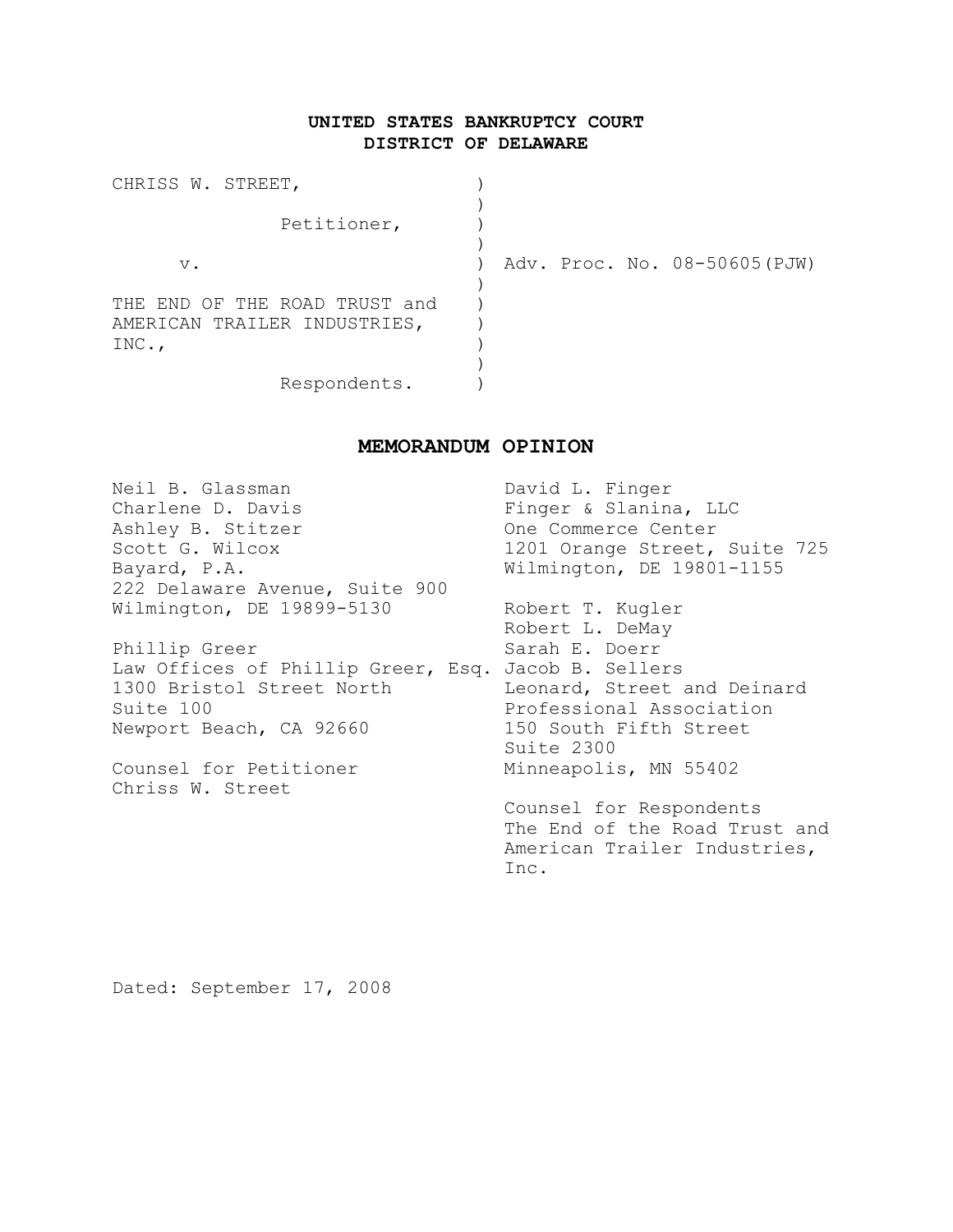## **WALSH, J.**

This opinion is with respect to cross motions (Doc. ## 36, 38) for summary judgment filed by petitioner, Chriss W. Street ("Street"), and by respondents, The End of The Road Trust (the "Trust") and American Trailer Industries, Inc. ("ATII") (collectively "Respondents"). With respect to two indemnification provisions, Street seeks a judgment for advancement of fees and expenses, and fees incurred in this proceeding. Respondents seek a judgment dismissing the petition. For the reasons stated below, the Court will deny Street's motion.

#### **BACKGROUND**

On October 7, 1996, the Fruehauf Trailer Corporation and its related entities ("Debtors") petitioned for relief under chapter 11 of title 11 of the Bankruptcy Code, 11 U.S.C. §§ 101 et seq. Street was the Chief Operating Officer of Debtors and was responsible for formulating a plan of reorganization. (Res. A5; Res.  $A421-22.$ )<sup>1</sup> On July 31, 1998, Debtors filed the Amended Joint Plan of Reorganization (the "Plan") and the Amended Disclosure Statement (the "Disclosure Statement"). (Pet. A1-180.) The Plan proposed to establish a liquidating trust to orderly liquidate Debtors' assets and appointed Street as the Trustee. (Res. A41-

<sup>&</sup>lt;sup>1</sup> Both Street and the Respondents filed substantial appendices with their briefs on this matter. Street's appendix will be cited here as "Pet. A " and the Respondents' appendix will be cited here as "Res. A  $\sim$  ".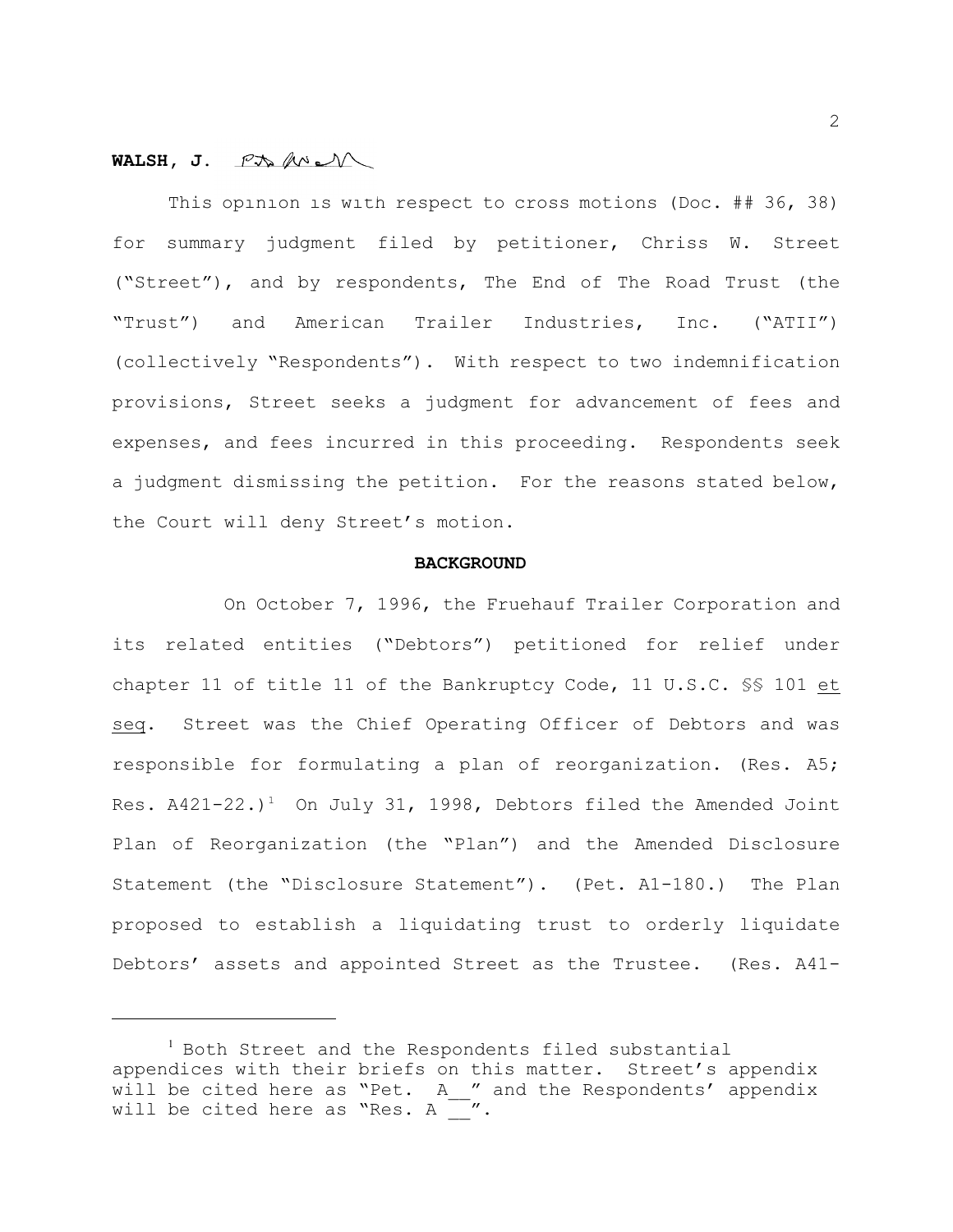45.) The Trust also designates two representatives of creditors to constitute a Trust Advisory Committee (the "TAC"). The TAC exercises approval authority over the Trustee with respect to certain significant Trust activity. (Res. A43 at  $\mathbb{I}$  6.7(h).) The Plan also contains a general indemnification statement. (Res. A42 at  $\{ [ 6.7(d) . ] \}$ 

The Disclosure Statement lays out the terms of employment for Street as the Trustee and as Chairman of the Board ("COB") and Chief Executive Officer ("CEO") of Fruehauf de Mexico ("FdM"). (Res. A11-13.) As FdM was the only operating asset in the Trust, Street was the COB and CEO of FdM because of his role as the Trustee. The Disclosure Statement also contains a general indemnification statement and sets forth a detailed statement of Street's compensation package. (Res. A13-14.)

Exhibit B to the Plan is the Liquidating Trust Agreement (the "TA"), which details the formation and operation of the Trust. (Res. A19-35.) The TA contains an extensive indemnification provision, an advancement provision, and a compensation statement for the Trustee. The advancement provision reads:

> Expenses (including attorneys' fees) incurred by the Trustee or any employee or agent of the Trustee in defending any action, suit or proceeding may be paid by the Liquidating Trust in advance of the final disposition of such action, suit or proceeding, upon an undertaking by the Trustee, or such employee or agent, to repay such amount to the Liquidating Trust, unless it shall ultimately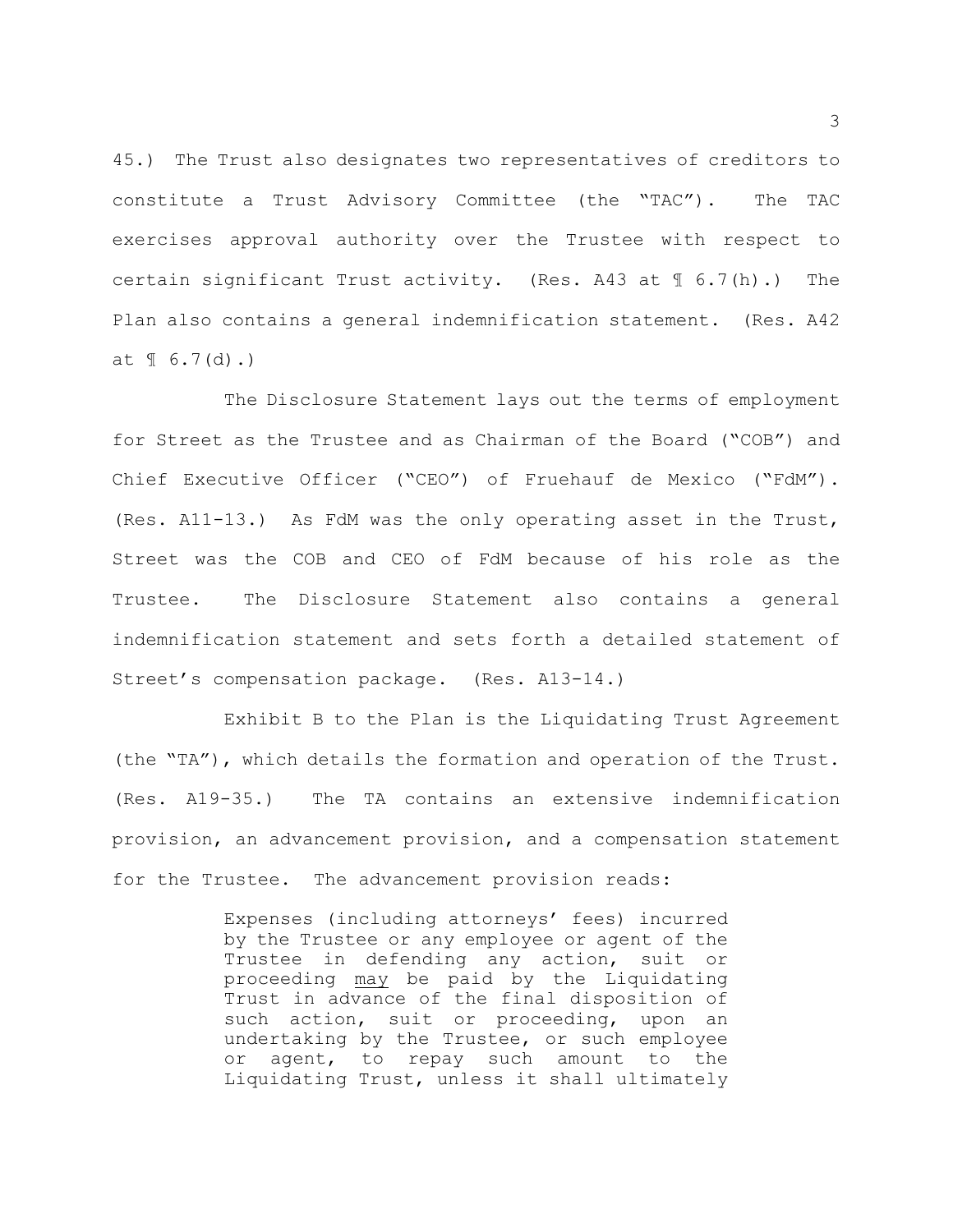be determined that he is or was entitled to be indemnified with respect thereto.

(Res. A31 at  $\text{\textsterling } 8.5.2$  (emphasis added).)

The compensation statement reads: "The Trustee shall be entitled to receive from the Trust Estate compensation for his services as Trustee in accordance with terms set forth on Exhibit C to this Liquidating Trust." (Res. A31 at ¶ 8.5.3.) However, while the TA references an Exhibit  $C<sub>r</sub>$  it was not attached to the TA. Nor was Exhibit C attached to the Disclosure Statement or the Plan. Exhibit C was not filed with this Court and therefore not approved by this Court. Presumably Exhibit C was not a part of the Disclosure Statement, the Plan, the TA, or any other material served on the creditors in the solicitation of votes on the Plan. Apparently the missing Exhibit C dealt with the compensation of the Trustee. (Res. A31 at ¶ 8.6.) The governing law for the TA is the State of Delaware. (Res. A578 at 10.10.)

On September 17, 1998, the Court confirmed the Plan. (Res. A66-68.) At the confirmation hearing, Street testified that the terms of his employment as the Trustee were those set forth in the Disclosure Statement (Res. A219; A498-500), and the Court so found. (Res.  $A75$  at  $\text{\textsterling} 18.$ )

On October 20, 1998, the Court entered an order amending the confirmed Plan to, among other things, provide for the creation of a Delaware corporation, FrudeMex, to hold the stock of FdM. (Res. A80 at ¶ 6.) FrudeMex stock was transferred in trust to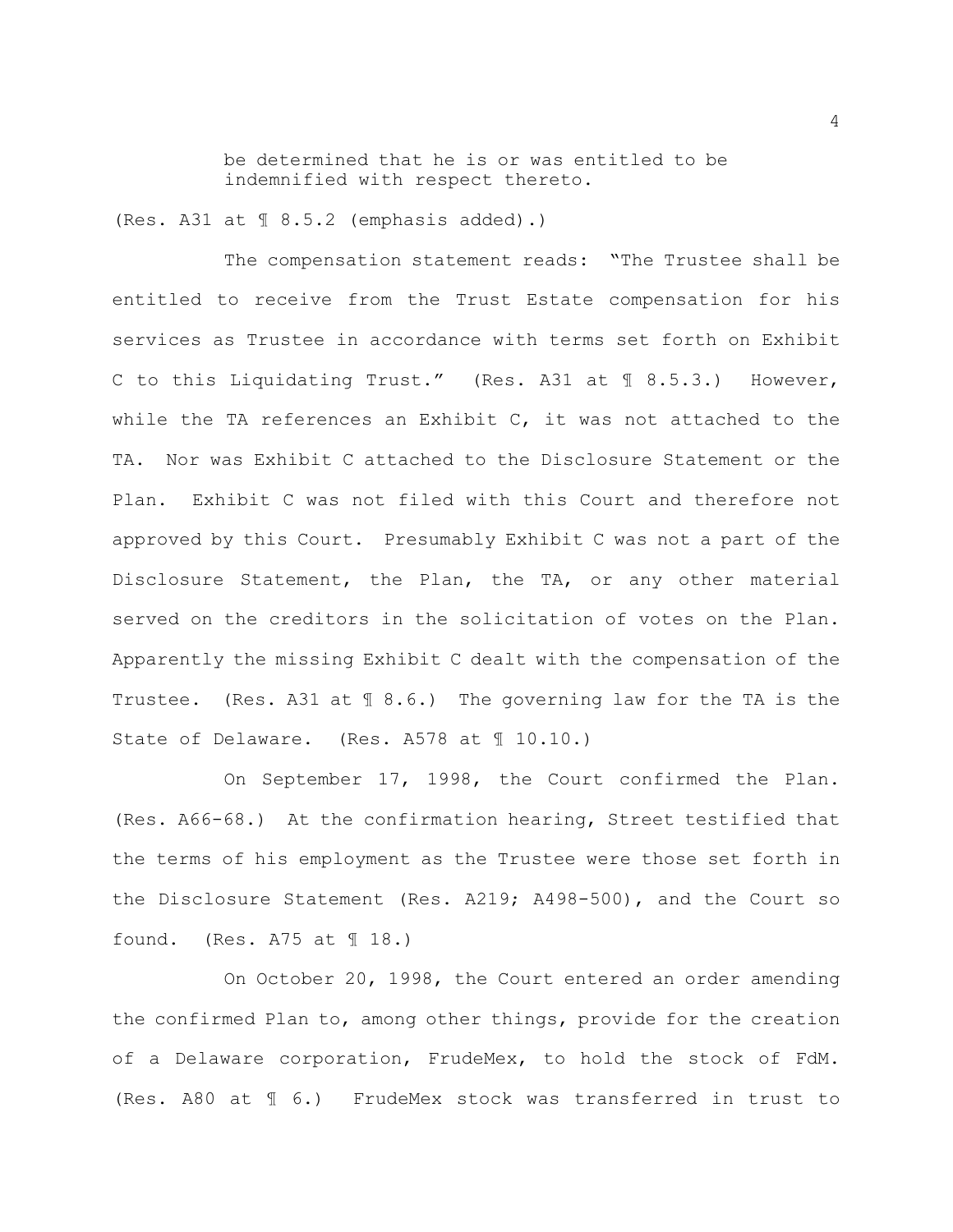Street, who named himself sole director and president. (Res. A81 at ¶ 9.) On December 31, 1998, FrudeMex merged into FrudeMex Holdings, LLC. (Res. A582-95.) On September 30, 1999, FrudeMex Holdings, LLC (Res. A596-597.) merged into FDM, Inc., a newlycreated Delaware corporation (see Res. A599-601), later to be known as ATII. (Res. A650.)

Pursuant to the Plan, the TA was executed and Debtors' interests in property were transferred to Street in his capacity as the Trustee. (Res. A42 at  $\frac{1}{2}$  6.6; A554-55.) The TA sets forth a detailed indemnification provision (Section 8.5.1), an advancement provision (Section 8.5.2), and a compensation statement for the Trustee (Section 8.6). (Res. A547.) October 27, 1998, was the stipulated effective date for the Plan. (Res. A564.) On that day, Street and the Trust purportedly entered into an employment agreement (the "TEA"), retaining Street as the Trustee of the Trust. (Pet. A233-40.) Section 5 of the TEA addresses indemnification and advancement. In relevant part it states:

> 5. Indemnification. . . . Expenses (including attorney's fee) incurred by Street in defending any civil, criminal, administrative or investigative action, suit or proceeding shall be paid by the Trust in advance of them final disposition of such action, suit or proceeding upon receipt of an undertaking by Street to repay such amount if it shall ultimately be determined, by a court of competent jurisdiction, that Street is not entitled to be indemnified by the Trust . . .

(Pet. A238 (emphasis added).)

.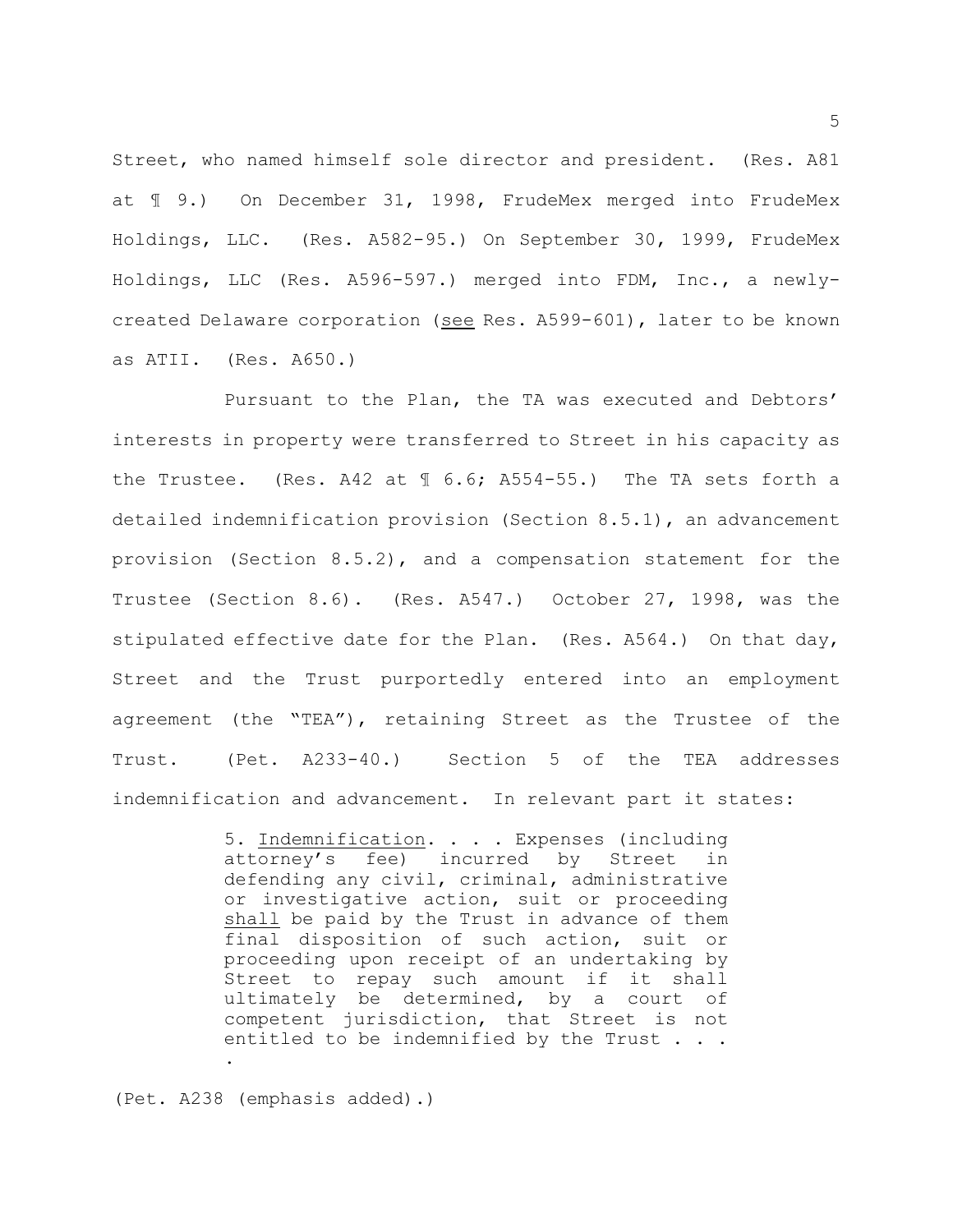Street signed the TEA both as the employee and as the Trustee. (Pet. A240.) On October 27, 1998, Street also purportedly entered into an employment agreement with FrudeMex (the "FEA"), retaining him as its COB and CEO. (Pet. A241-48.) The FEA contains essentially the same indemnification and advancement provision as the TEA. (Pet. A244.) The FEA was signed by Street both as the employee and as the employer. (Pet. A248.)

There is a dispute as to whether the TEA and FEA were finalized and signed on their stated date of execution, October 27, 1998. Respondents produced a letter of the Trust's counsel, Mr. David M. Englander, to the Trust that contained drafts of Street's employment agreements as the Trustee and as an officer of FrudeMex. (Res. A232.) The letter is dated December 2, 1998, approximately a month after the date on the executed TEA. (Res. A236.) Allegedly, Street made some suggestions relative to the draft and Mr. Englander incorporated the requested changes and mailed another draft to the Trust on January 20, 1999. (Res. A232 at  $\mathcal{I}$  6.) Additionally, the Trust proffered a collaborating affidavit from Ms. Courtney Watson, the secretary for the Trust, that the TEA was not finalized until after 1998. (Res. A244-46.)

On August 1, 2005, Street resigned as the Trustee. On August 19, 2005, the Court entered an order appointing Daniel W. Harrow as the successor trustee (the "Successor Trustee"), effective August 1, 2005. (Res. A131-33.)

6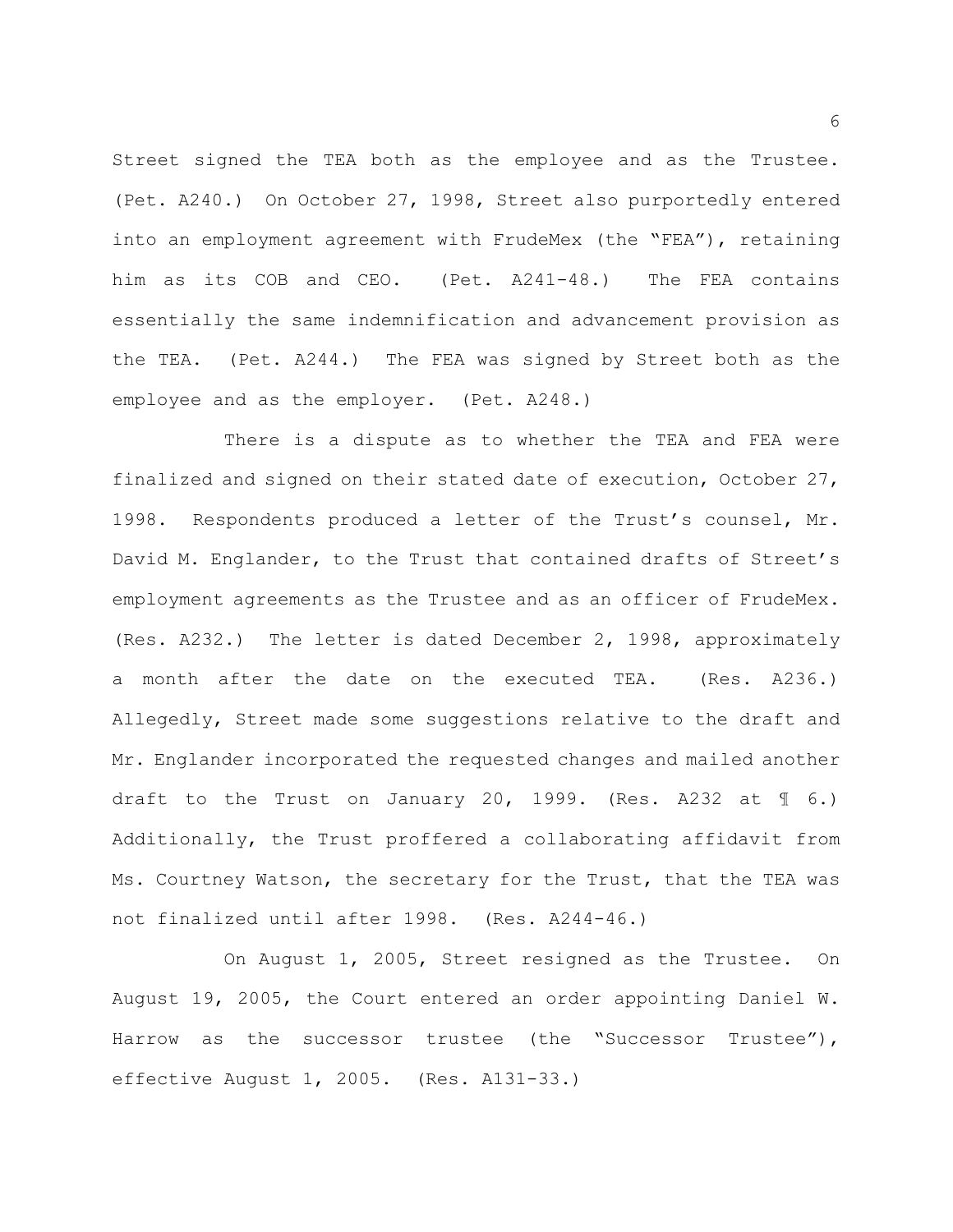#### **PROCEDURAL HISTORY**

 On March 7, 2006, Street sent Respondents a demand for advancement for expenses arising out of an investigation conducted by the Successor Trustee regarding Street's conduct during his trusteeship. (Pet. A254.) On December 28, 2006, Street again sent Respondents a demand for advancement for expenses arising out of the investigation conducted by the Successor Trustee and a lawsuit against an entity of which Street was a director. (Pet. A257-59.) Both demand letters contain an undertaking by Street to repay any expenses advanced if it were ultimately determined that Street was not entitled to indemnification. Both demands were rejected by the Successor Trustee. (Pet. A255-56.)

On January 9, 2007, Street filed a petition in the Chancery Court of the State of Delaware, asserting claims for advancement and indemnification. (D. Del. No. 07-00065-JJF ("D. Del.") D.I. 1.) On February 2, 2007, the Successor Trustee commenced an adversary proceeding against Street in this Court alleging breaches of fiduciary and contractual duties. (Adv. Pro. No. 07-50398.) On the same day, the Successor Trustee removed the Chancery Court action to the District Court for the District of Delaware. (D. Del. D.I. 1.) On February 14, 2007, Street filed a motion to remand, challenging subject-matter jurisdiction. (Id.) On April 29, 2008, the District Court denied Street's motion to remand and referred the action to this Court. (D. Del. D. I. 36.)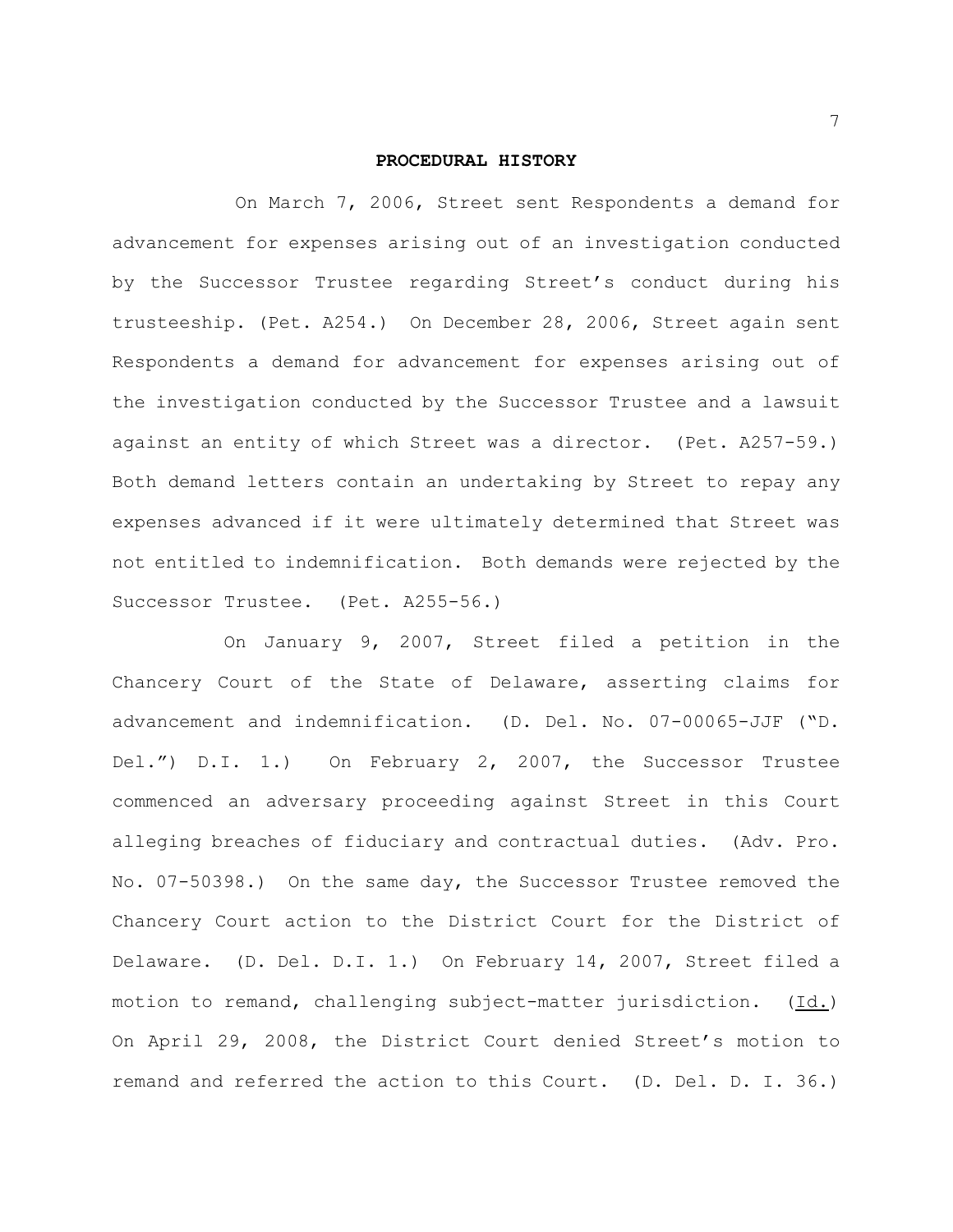With this Court's permission, Street filed an amended petition and sought advancement of costs, including attorney's fees, in connection with the investigation conducted by, and the adversary proceeding filed by, the Successor Trustee, together with an award of fees on fees. (D. Del. D.I. 24-25.) To date, Street claims that he has incurred fees and expenses in excess of \$169,049.65 prosecuting the petition and \$1.25 million defending the adversary proceeding in this Court. (Doc. # 39, pp. 8-9.)

## **STANDARD OF REVIEW**

Summary judgment is appropriate if there is no genuine issue as to any material fact and the moving party is entitled to judgment as a matter of law. Fed. R. Bankr. P. 7056; Fed. R. Civ. P. 56; see Celotex Corp. v. Catrett, 477 U.S. 317, 322 (1986); In re IT Group, Inc., 331 B.R. 597, 600 (Bankr. D. Del. 2005).

The moving party bears the burden of showing there are no genuine issues of material fact that would preclude summary judgment. Celotex, 477 U.S. at 325. Once the moving party has met this burden, the burden shifts to the non-moving party to show that a genuine issue of material fact does in fact exist. Fed. R. Bankr. P. 7056; Fed. R. Civ. P. 56(e); see also Matsushita Elec. Indus. Co., Ltd. v. Zenith Radio Corp, 475 U.S. 574 (1986); In re IT Group, 331 B.R. at 600.

#### **DISCUSSION**

### **Indemnifications and Advancements**

8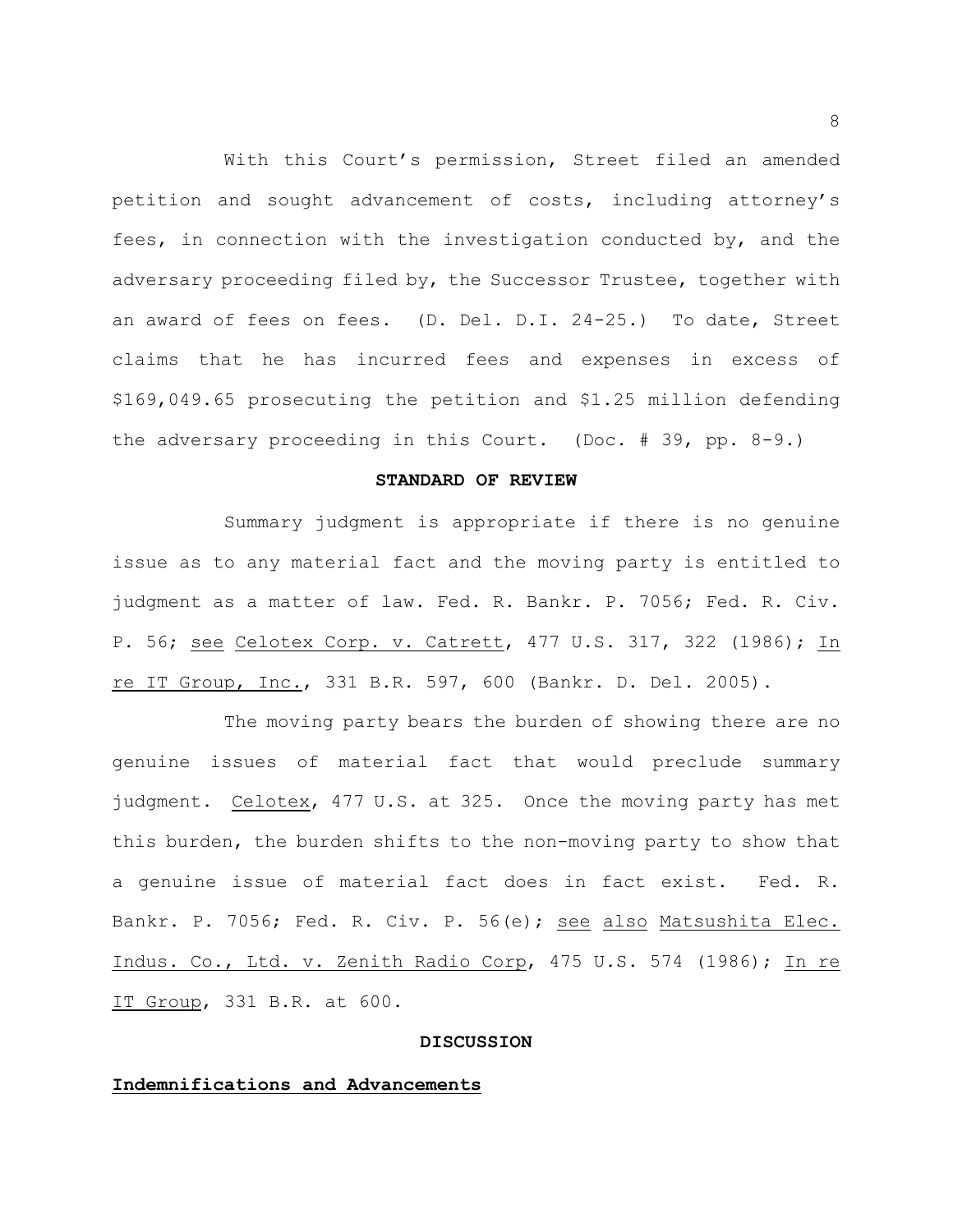Street's arguments in his opening brief are all focused on Delaware corporation law and indemnification rights for officers and directors of Delaware corporations. Respondents argue that that case law is irrelevant because the TA is a common law trust. Indeed, in a June 27, 2005 e-mail Street states that "[t]he End of the Road Trust (EORT) is a grantor trust established under Delaware Law." (Res. A757.) However, to the extent that Street relies on the FEA, Delaware corporation law would be applicable. To the extent that Street relies on the TA and the TEA, I do not believe Delaware corporation law would necessarily be applicable. In any event, for the reasons discussed below, I do not believe that this difference between the parties has any impact on the result that I reach.

There are a number of basic propositions in Delaware corporate cases that are helpful in clarifying the distinction between (1) indemnification and advancement, and (2) a mandatory advancement and discretionary advancement, with the former constituting an enhanced benefit to an indemnitee.

In Homestore, Inc. v. Tafeen, 888 A.2d 204 (Del. 2005), the Delaware Supreme Court noted the distinction as follows:

> Section 6.1 of Homestore's bylaws provides for, among other things, indemnification of present or former officers and directors "to the fullest extent permitted by the" Delaware General Corporation Law. In addition, Section 6.2 of Homestore's bylaws contains a mandatory advancement provision: "the Corporation shall pay all expenses (including attorney's fees)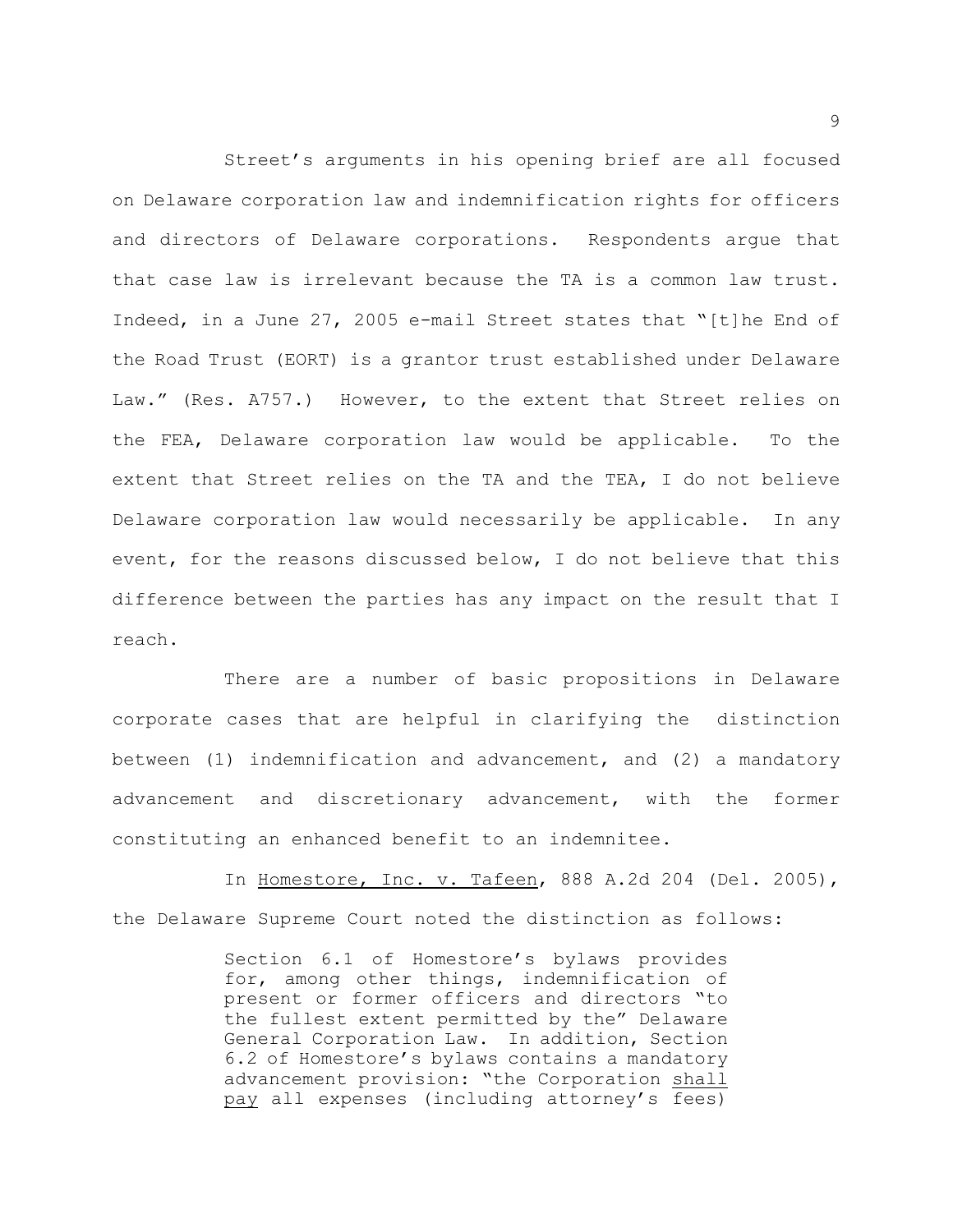incurred by such a director or officer in defending any such Proceeding as they are incurred in advance of its final disposition."

Id. at 206-07.

\* \* \*

The advancement authority conferred by section 145(e) is permissive. Nevertheless, mandatory advancement provisions are set forth in a great many corporate charters, bylaws and indemnification agreements. Homestore's bylaws provide corporate officials with a mandatory right of indemnification and an unconditional mandatory right to advancement.

Id. at 212 (footnote omitted).

In Citadel Holding Corp. v. Roven, 603 A.2d 818 (Del. 1992), the

Delaware Supreme Court expressed the distinction as follows:

The General Corporation Law of Delaware expressly allows a corporation to advance the costs of defending a suit to a director. 8 Del. C. § 145(e). The authority conferred is permissive. The corporation "may" pay an officer or director's expenses in advance. The Agreement [here], on the other hand, renders the corporation's duty mandatory in providing that expenses shall be paid in advance. Under the Agreement, Citadel is required to advance to Roven the costs of defending suits, rather than merely permitting it to make such advances as provided in the statute. The use of the word "shall" therefore simply reflects the parties' intention to provide Roven expanded protection.

Id. at 823 (footnotes omitted)(emphasis added).

In Majkowski v. American Imaging Management Services, LLC, 913 A.2d 572 (Del. Ch. 2006), the Delaware Chancery Court expressed the distinction as follows: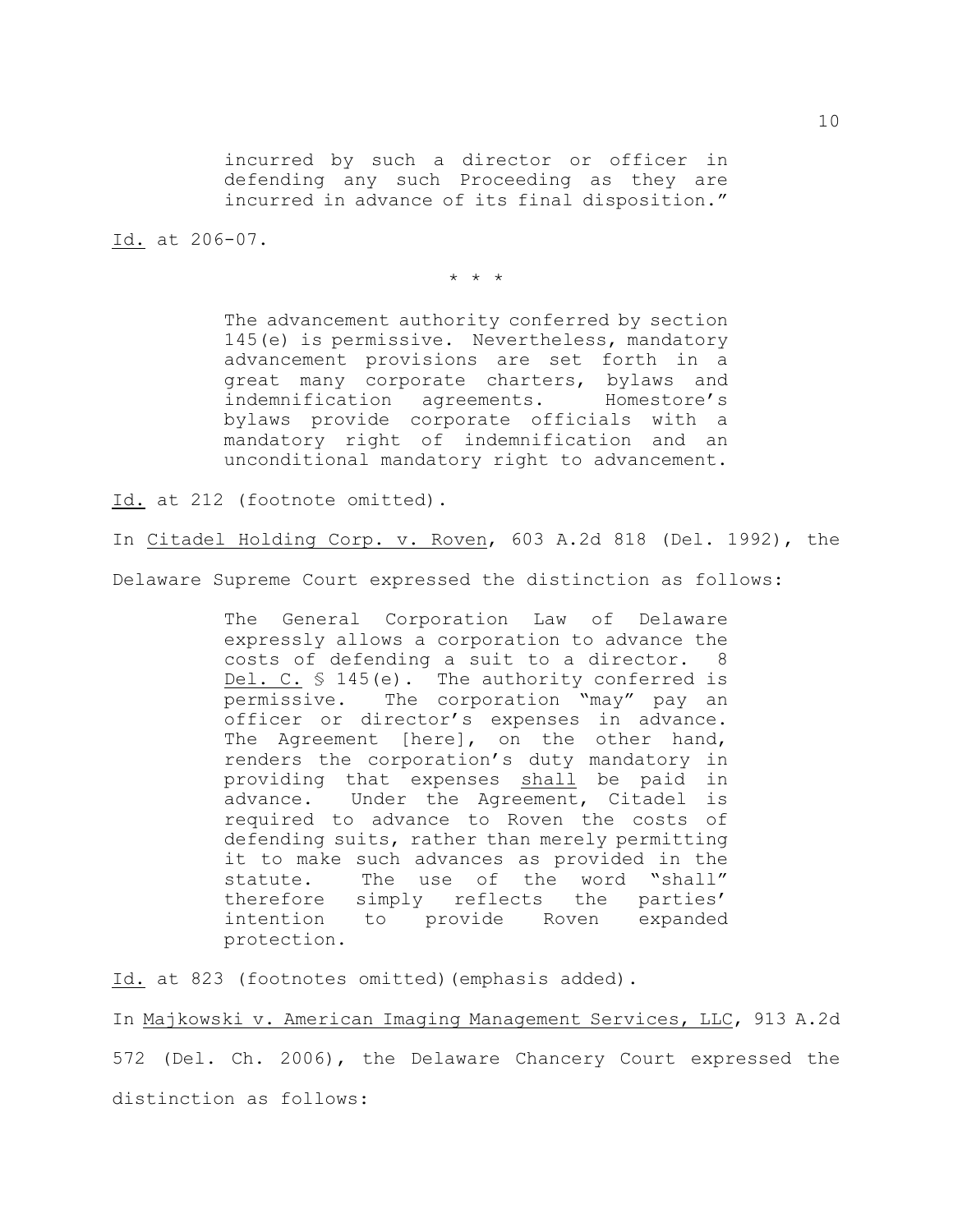Given that Delaware clearly recognizes indemnification and advancement as two distinct legal rights, and that absent a specifically worded bylaw providing for mandatory advancement, Delaware law leaves the decision whether to advance litigation expenses to the business judgment of the board . . . .

Id. at 580 (footnote omitted).

\* \* \*

Because rights to indemnification and advancement differ in important ways, our courts have refused to recognize claims for advancement not granted in specific language clearly suggesting such rights.

Id. at 589 (footnote omitted).

The court in Majkowski v. American Imaging quoted from two prior Delaware decisions as to how to assess an indemnitee's entitlement under a discretionary advancement provision:

Advanced Mining Systems, [Inc. v. Fricke, 623 A.2d 82, 84 (Del. Ch. 1992)] ("A by-law mandating the advancement of funds on the receipt of an undertaking to repay deprives the board of an opportunity to evaluate the important credit aspects of a decision with respect to advancing expenses. . . . [T]he better policy, more consistent with the provisions of Section 145(e), is to require any such by-law expressly to state its intention to mandate the advancement by the corporation of arguably indemnifiable expenses . . . ."); Havens v. Attar, 1997 WL 695579, at \*1 (Del. Ch. 1997) ("[A]bsent a specifically worded by-law providing for mandatory advancement,  $8$  Del. C.  $$$  145(e) leaves to the business judgment of the board the task of determining whether the undertaking proffered in all of the circumstances, is sufficient to protect the corporation's interest in repayment and whether, ultimately, advancement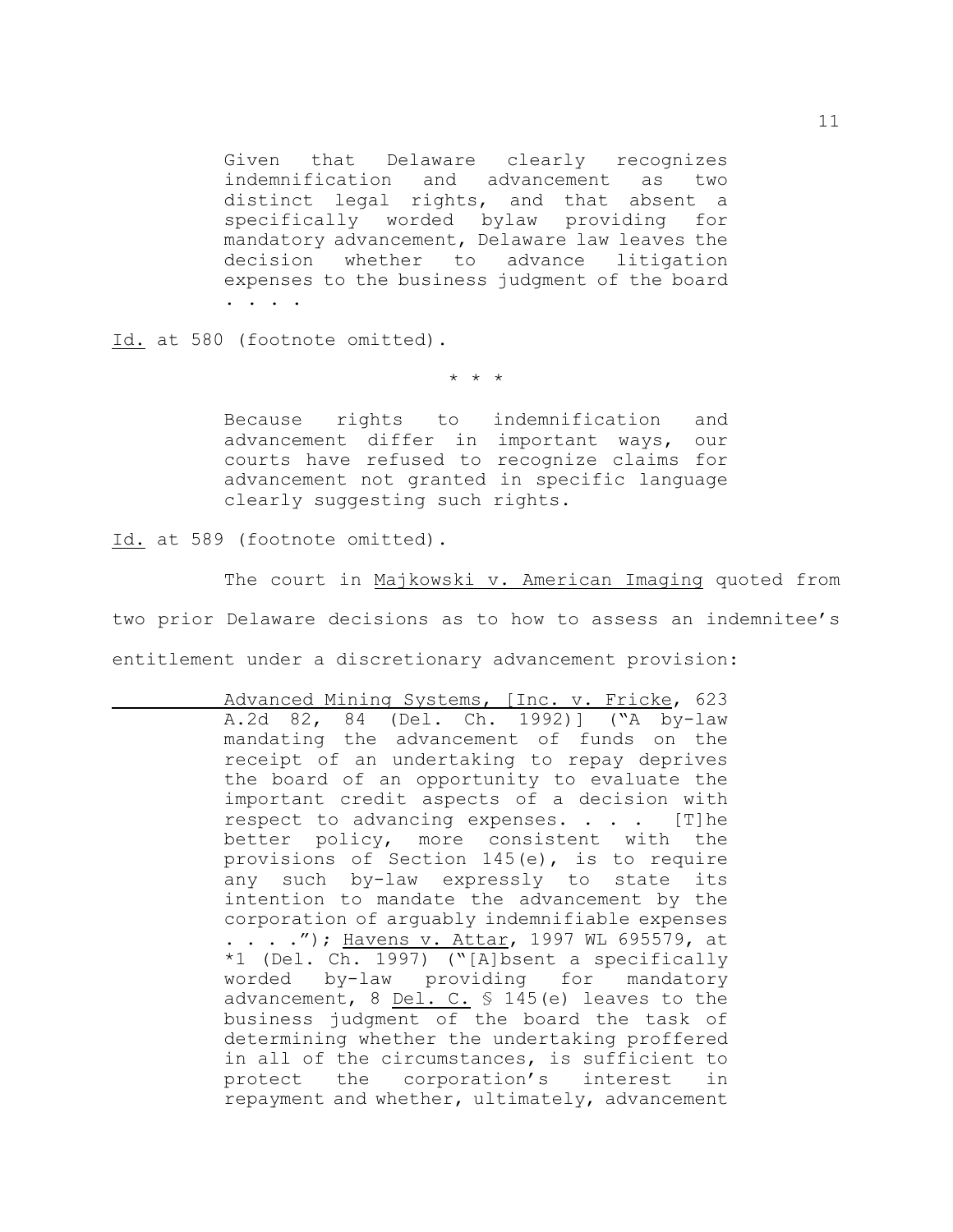of expenses would on balance be likely to promote the corporation's interests.").

Id. at n. 43.

In the context of the TA, a non-corporate entity, I conclude that either the Successor Trustee or the TAC can exercise the kind of judgment that a board of directors can undertake in a corporate discretionary advancement context.

# **Disclosure Statement, Plan, TA, TEA and FEA re Indemnifications and Advancements**

Decretal paragraph 12 of this Court's order of September 17, 1998 that confirmed the Plan (Case Doc. # 1524) states:

> The Debtors are authorized to engage the services of Chriss Street as Liquidating Trustee on substantially the terms described in Section IV(L) of the Disclosure Statement and, by entry of this Order, his retention is hereby approved.

(Pet. A201.)

Section IV(L) of the Disclosure Statement sets forth on three pages an extensive description of Street's employment rights with the Trust and Fruehauf de Mexico. That section delineates Street's compensation and other employment related provisions in considerable detail. Among other things, that Section states:

> It is anticipated that Mr. Street, on or before the Effective Date of the Plan, will enter into (i) an employment agreement with the Liquidating Trust which will provide for his employment as Trustee, and (ii) an employment agreement with Fruehauf de Mexico, which will provide for his employment as Chairman of the Board and Chief Executive Officer of Fruehauf de Mexico. The terms and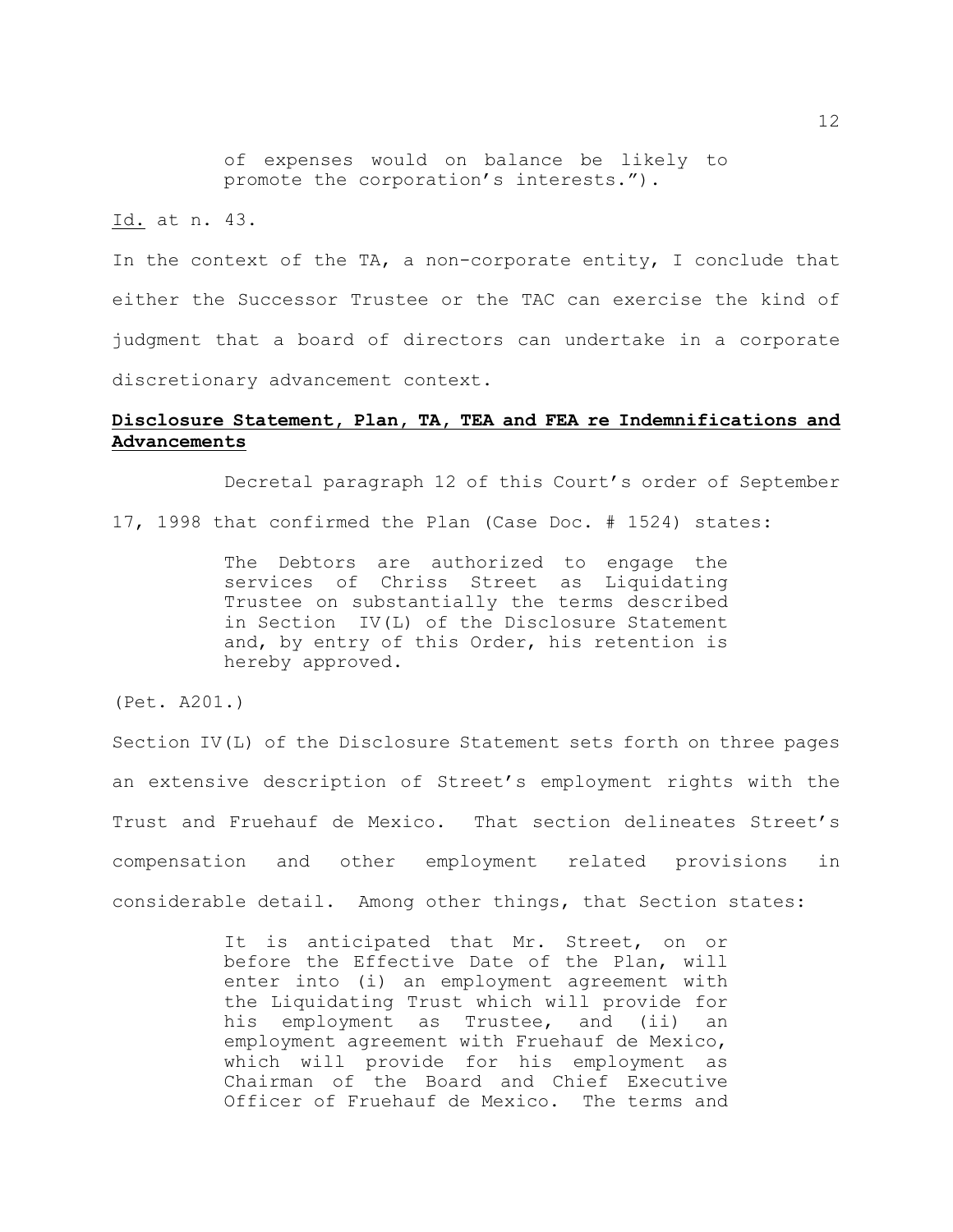conditions of the agreements as currently contemplated are described below.

(Res. A11.)

As to any indemnification rights, Section IV(L) of the Disclosure Statement states that as to both employment agreements "Mr. Street will be indemnified for liabilities incurred by him in the performance of services under the agreements, except for liabilities arising from his intentional misconduct." (Res. A14.) Thus, what was approved by this Court was the simplest of indemnification rights. There is no suggestion whatsoever of an advancement right.

The Plan likewise contains a perfunctory statement regarding indemnification: "The Liquidating Trustee and his employees and agents will be indemnified by the Liquidating Trust against claims arising from the good faith performance of duties under the Bankruptcy Code or this Plan." (Pet. A138.) There is no suggestion whatsoever of an advancement right.

In summary, the various treatments of indemnification and advancement as found in the Disclosure Statement, the Plan, the TA, the TEA, and the FEA are as follows:

(1) The Disclosure Statement simply says that "Mr. Street will be indemnified for liabilities incurred by him in the performance of services under the [employment] agreements, except for liabilities arising from his intentional misconduct." (Res. A14.)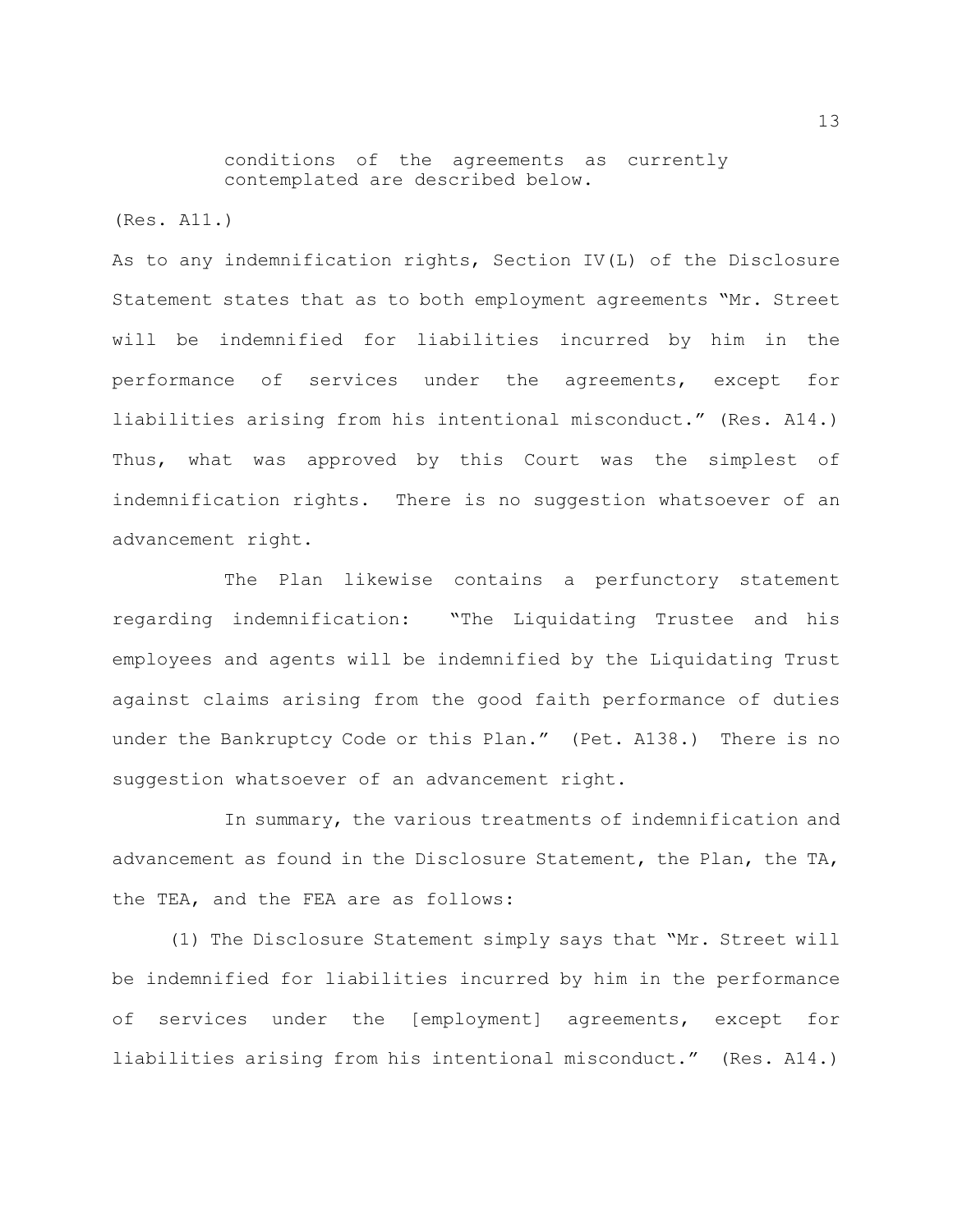(2) The Plan simply states that "[t]he Liquidating Trustee and his employees and agents will be indemnified by the Liquidating Trust against claims arising from the good faith performance of duties under the Bankruptcy Code or this Plan." (Pet. A138.)

(3) The TA sets forth in Section 8.5.1 an extensive statement regarding the Trustee's right to indemnification. With respect to advancements, Section 8.5.2 of the TA states:

> Expenses (including attorneys' fees) incurred by the Trustee or any employee or agent of the Trustee in defending any action, suit or proceeding may be paid by the Liquidating Trust in advance of the final disposition of such action, suit or proceeding . . . .

(Res. A31 (emphasis added).)

(4) The TEA and the FEA set forth a detailed indemnification provision and an advancement provision that states that "[e]xpenses (including attorney's fees)  $\ldots$  shall be paid by the Trust in advance of the final disposition of such action, suit or proceeding  $\ldots$  ." (Res. A828 (emphasis added).)

Thus, it is only the TEA and the FEA, entered into sometime after the Plan effective date, that contain a mandatory advancement provision not found, or even suggested, in the Disclosure Statement, the Plan, or the TA. The mandatory advancement provision of the TEA obviously modifies in a material way the discretionary advancement provision of the TA. In the words of the Citadel Holding Corp. v. Roven: "The use of the word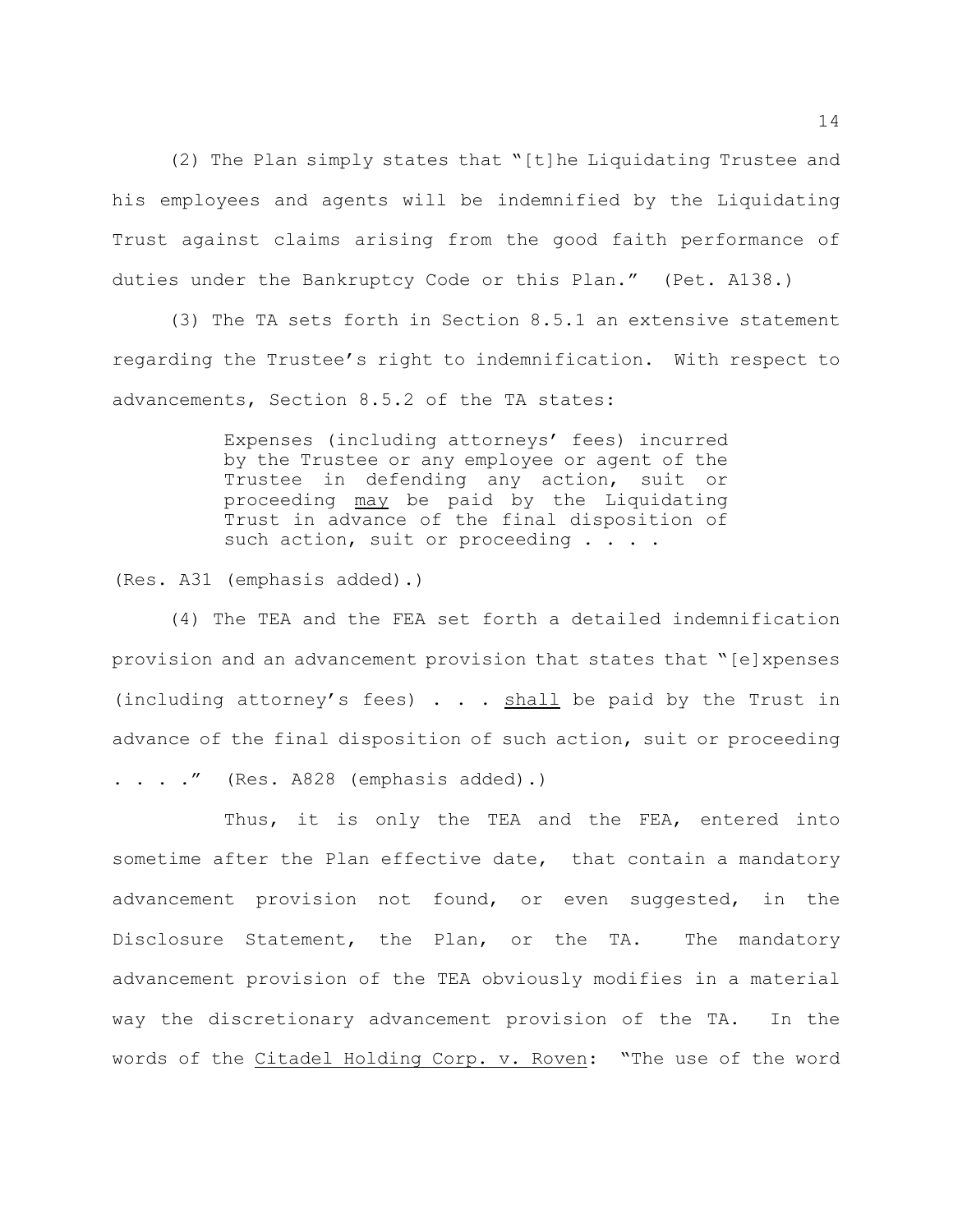'shall' therefore simply reflects the parties' intention to provide Roven expanded protection." 603 A.2d at 823 (emphasis added).

I find that the mandatory advancement provisions in the TEA and the FEA are invalid. The indemnification and advancement paragraph in the TEA starts off by saying: "In addition to any right of indemnification which may be available to Street pursuant to the Trust Agreement, the Trust hereby agrees to indemnify Street . . . ." (Res. A828.) This statement flies in the face of two provisions of the TA. Section 7.2 of the TA provides:

> The Trustee shall not manage, control, use, sell, dispose, collect or otherwise deal with the Trust Estate or otherwise take any action hereunder, except as expressly provided herein, and no implied duties or obligations shall be read into this Agreement in favor of or against the Trustee . . . .

(Res. A29.)

More importantly, Section 5.4.3 of the TA provides:

The Trustee may not modify the terms of this Liquidating Trust Agreement unless the Liquidating Trustee secures the written approval of such modification from Class A Beneficial Interestholders holding over 50% of the Class A Beneficial Interests.

(Res. A25.)

By granting a mandatory advancement right, the TEA obviously modifies in a material way the terms of the TA which granted only a discretionary advancement right. There is nothing in the record before me to suggest that the enhanced right granted to Street by the indemnification and advancement paragraph of the TEA was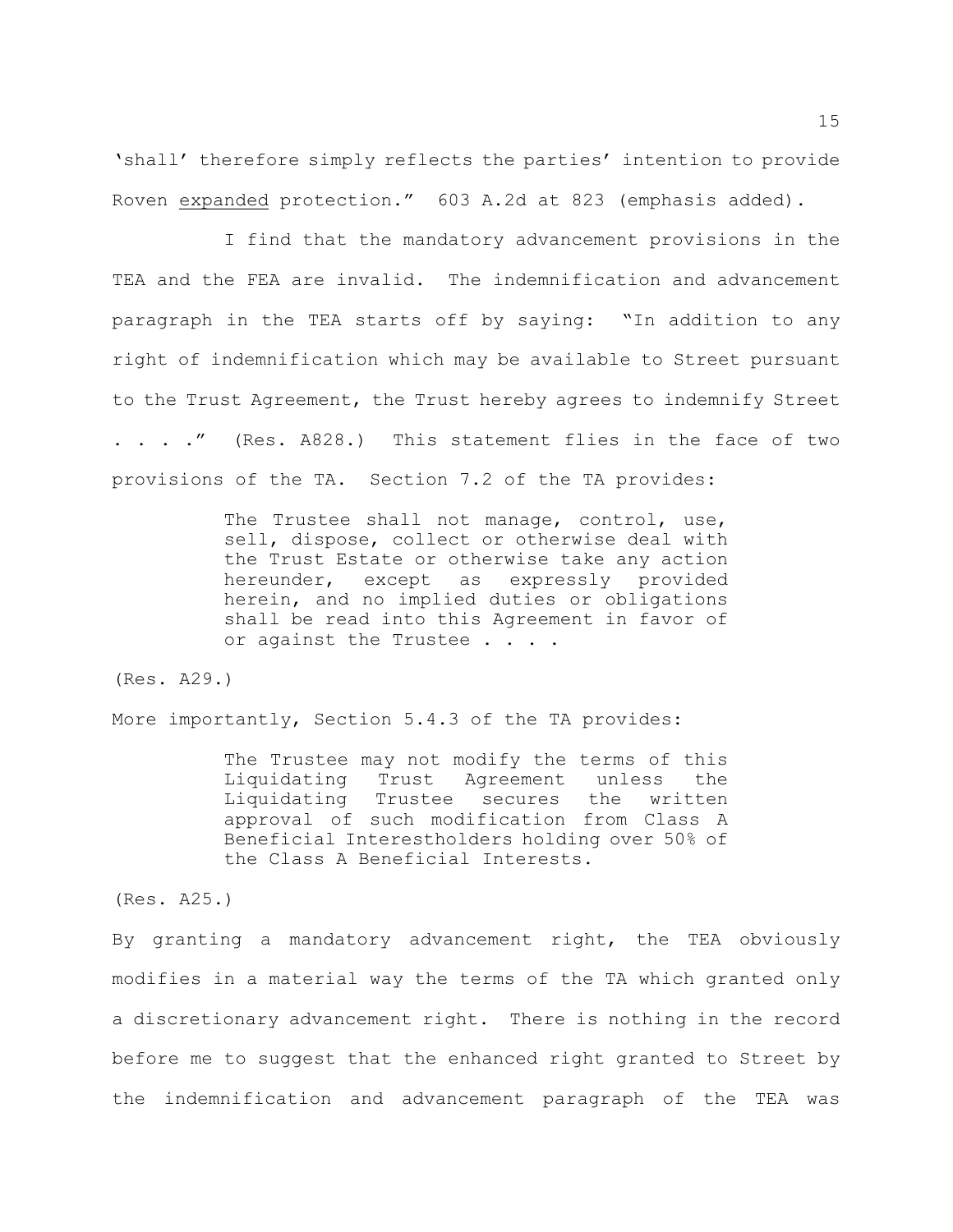approved by the appropriate vote of the Class A Beneficial Interestholders, or any successor beneficiaries, or by the TAC. See President and Fellows of Harvard Coll. v. Glancy, No. 18790, 2003 WL 21026784, \* 14 (Del. Ch. Mar. 21, 2003)(holding that a shareholder agreement entered into by certain defendants subsequent to the effective date of a voting trust agreement to which litigants were parties altered the original terms of the voting trust: "The court agrees [with the litigants] that these rights and obligations had the effect of altering the original terms of the Voting Trust, and therefore the Shareholder Agreement must be considered an amendment to the Voting Trust Agreement"); In re Johns-Manville Corp., 920 F.2d 121, 128 (2d Cir. 1990) (noting that unless an alteration to the terms of a trust's operation conforms with the modification provisions of the trust and confirmed plan, it will constitute a modification to the plan).

By a December 2, 1998 letter to a Trust employee, Mr. Englander transmitted six employment agreements, including the two for Street, one as Trustee and one as an officer of FrudeMex. In that letter, Mr. Englander stated: "I assume you can distribute the agreements and arrange for signature by each of the appropriate parties. In the case of Chriss' agreement as trustee, I think you should have at least one (and preferably both) of the members of the Trust Advisory Committee sign on behalf of the Trust. . . ." (Res. A236.) Given the specific directive in Section 5.4.3 of the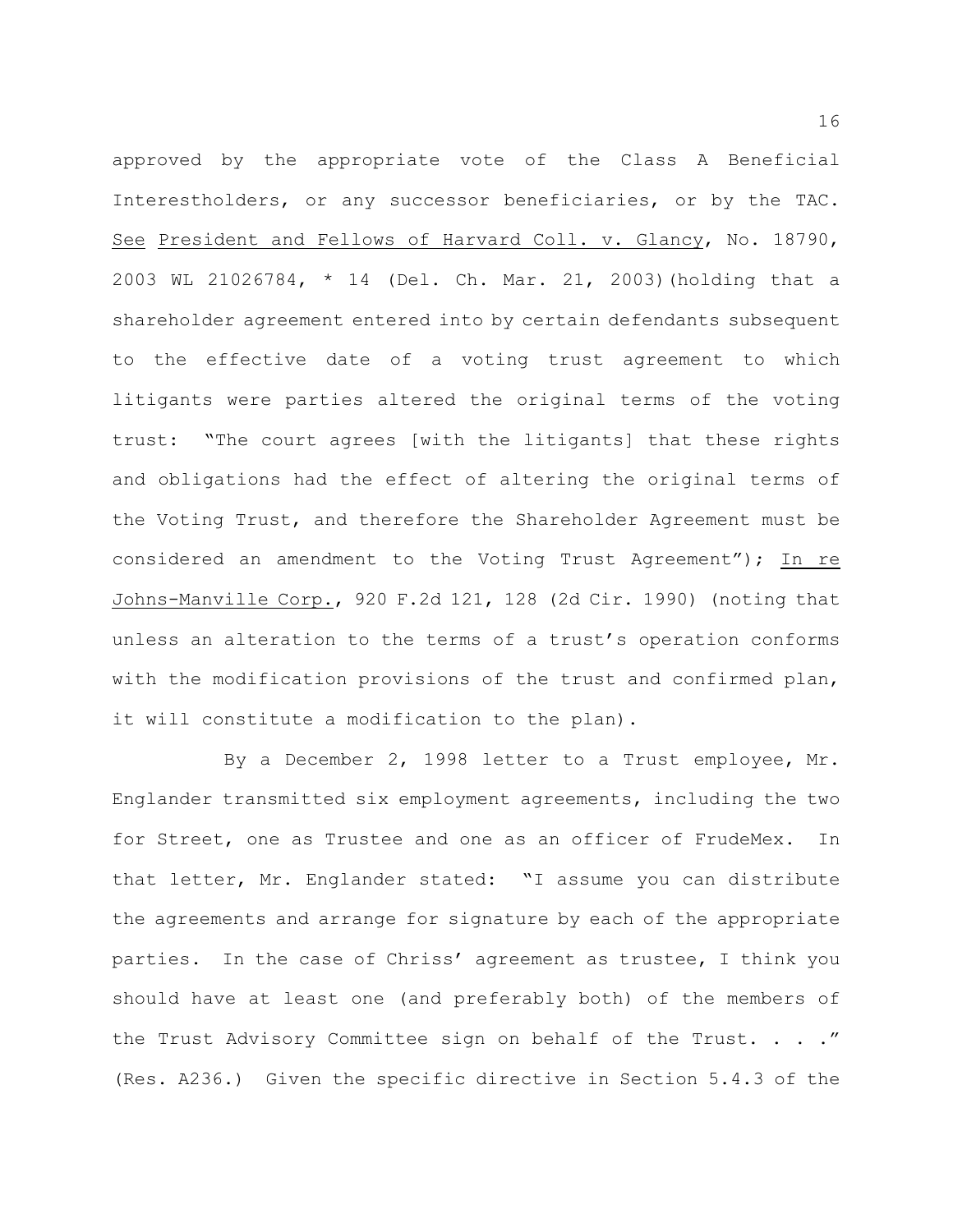TA, I am not sure that Mr. Englander's advice would have authenticated the TEA. In any event, that advice was not followed as Street signed the TEA both as the employee and the employer.

The advancement provision in the FEA fairs no better than the advancement provision in the TEA. Neither the TA nor the Plan addresses Street's employment by FdM, later FrudeMex. It is only the Disclosure Statement that discusses in detail Street's employment both by the Trust and by FdM, later FrudeMex. As to any indemnification or advancement right, the Disclosure Statement contains the simple statement that under both employment agreements "Mr. Street will be indemnified for liabilities incurred by him in the performance of services under the agreements, except for liabilities arising from his intentional misconduct." (Res. A14.) There is no suggestion whatsoever that Street would have a mandatory advancement right as an employee of FdM, later FrudeMex.

There are two important connections between FrudeMex and the Trust. First, Frudemex was formed for the purpose of holding the stock of FdM. Of course, FdM was property of Debtors' estates and it thus became property of the Trust. (Res. A831.) Second, the Disclosure Statement points out that "[u]nder the agreement with Fruehauf de Mexico, Mr. Street will be employed as Chairman of the Board and Chief Executive Officer and will be entitled to serve in such capacity so long as he is trustee of the Liquidating Trust and the Liquidating Trust owns, directly or indirectly, a majority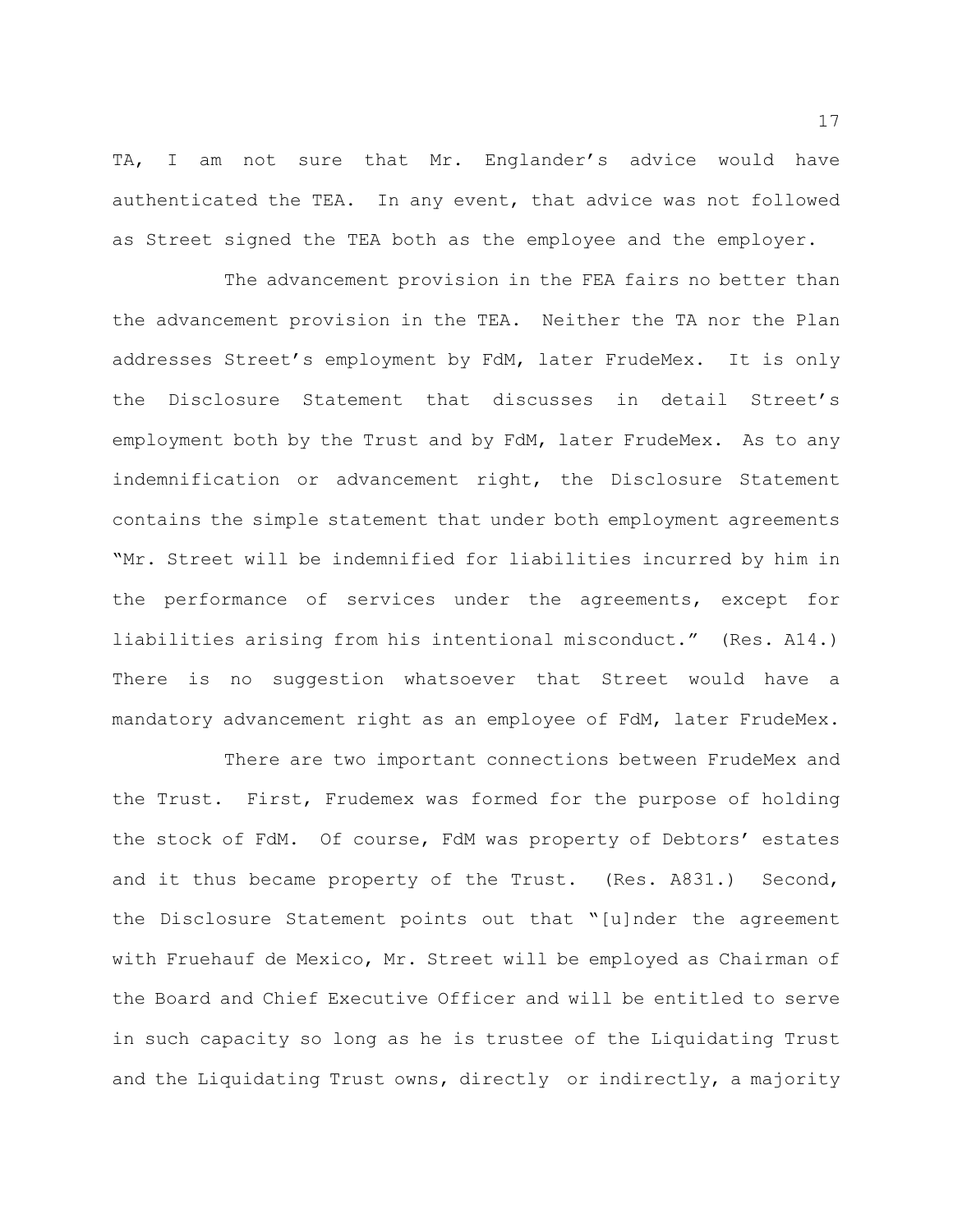of the voting stock of Fruehauf de Mexico." (Res. A13.) Thus, Street's employment by FdM was effected solely by reason of his trusteeship under the Trust and would continue only so long as Street had that trusteeship position. In reality, just like the TEA, the FEA was an adjunct to the TA. Since Street had no authority to provide for mandatory advancement in his TEA, it follows that he likewise had no authority to provide for mandatory advancement in his FEA. The mandatory indemnification provision of the FEA, like the TEA, is in violation of Section 5.4.3 of the TA.

There is no evidence that anyone other than Street and the Trust's attorney had any involvement in drafting or executing the TEA and the FEA. Accordingly, it appears that neither the Trust beneficiaries nor the TAC had any involvement in drafting or authorizing the execution of these two documents. Thus, I conclude that Street, a fiduciary at the time, represented both sides to these two agreements.

The FrudeMex certificate of incorporation contains a broad indemnification provision, but does not contain an advancement provision, discretionary or mandatory. (Res. A831-32.)

Because Street had no authority to include mandatory advancement provisions in the TEA and the FEA, he has no right to obtain advancement pursuant to those two documents. Whatever advancement right he has is governed by the discretionary advancement provision in the TA.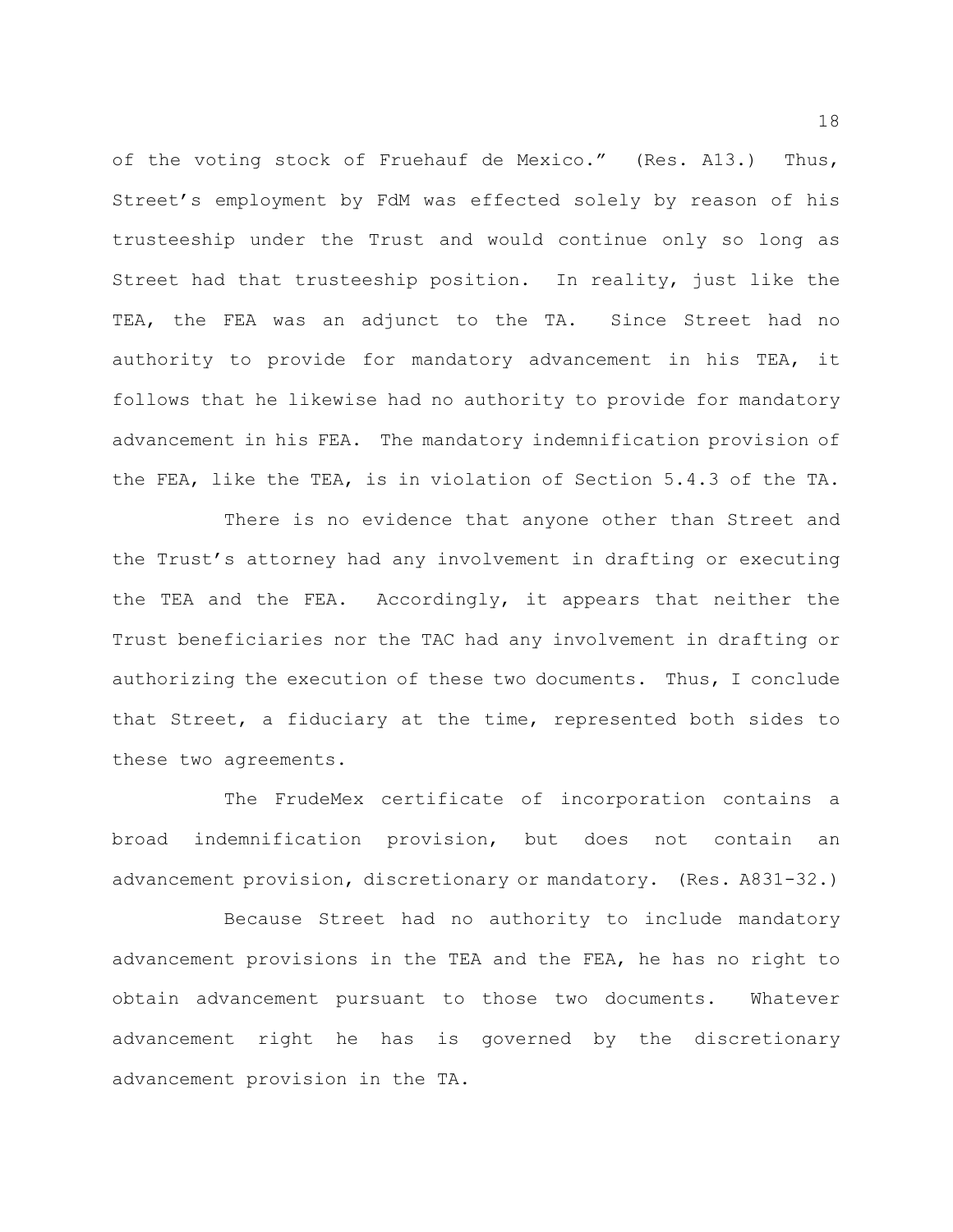### **Legal Fees Payable By A Trust**

Delaware courts suggest what factors a trust may take into consideration in exercising its discretion to pay attorney's fees. In Bankers Trust Co. v. Duffy, 295 A.2d 725 (Del. 1972), the Delaware Supreme Court stated the general rule as follows:

> The general law provides two situations in which an allowance from a trust corpus for attorneys' fees may be made: when the attorneys' services were necessary for the proper administration of the trust, Scott on Trusts (2nd Ed.) § 244; Restatement of Trusts 2nd § 188; or where the services otherwise resulted in a benefit to the trust, 7 C.J.S. Attorney and Client § 193. Delaware law is in accord with the general rule.

> The Courts of this State have consistently allowed fiduciaries reimbursement from the fiduciary estate for "necessary" expenses. In re Seller's Estate, Del. Ch., 31 Del.Ch. 158, 67 A.2d 860 (1949); In re Brown's Estate, Orph.Ct. 28 Del.Ch. 562, 52 A.2d 387 (1944); In re Walker's Estate, Orph.Ct., 13 Del.Ch. 439, 122 A.2d 192 (1923). Delaware Courts have also permitted such an allowance on a theory that the services resulted in a benefit to the trust estate. Hayward v. Green, Del. Supr., 32 Del.Ch. 576, 88 A.2d 806, 811 (1952); Bata v. Hill, Del.Ch., 37 Del.Ch. 363, 143 A.2d 728 (1958).

Id. at 726 (footnote omitted).

In re Trust u/a McKinley, 2002 WL 31934411 (Del. Ch. 2002), the Delaware Chancery Court stated the rule as follows:

> Under Delaware law, the payment of attorney's fees out of trust corpus is generally proper in two circumstances. The first is where the attorney's services are necessary for the proper administration of the trust. The second is where the legal services create a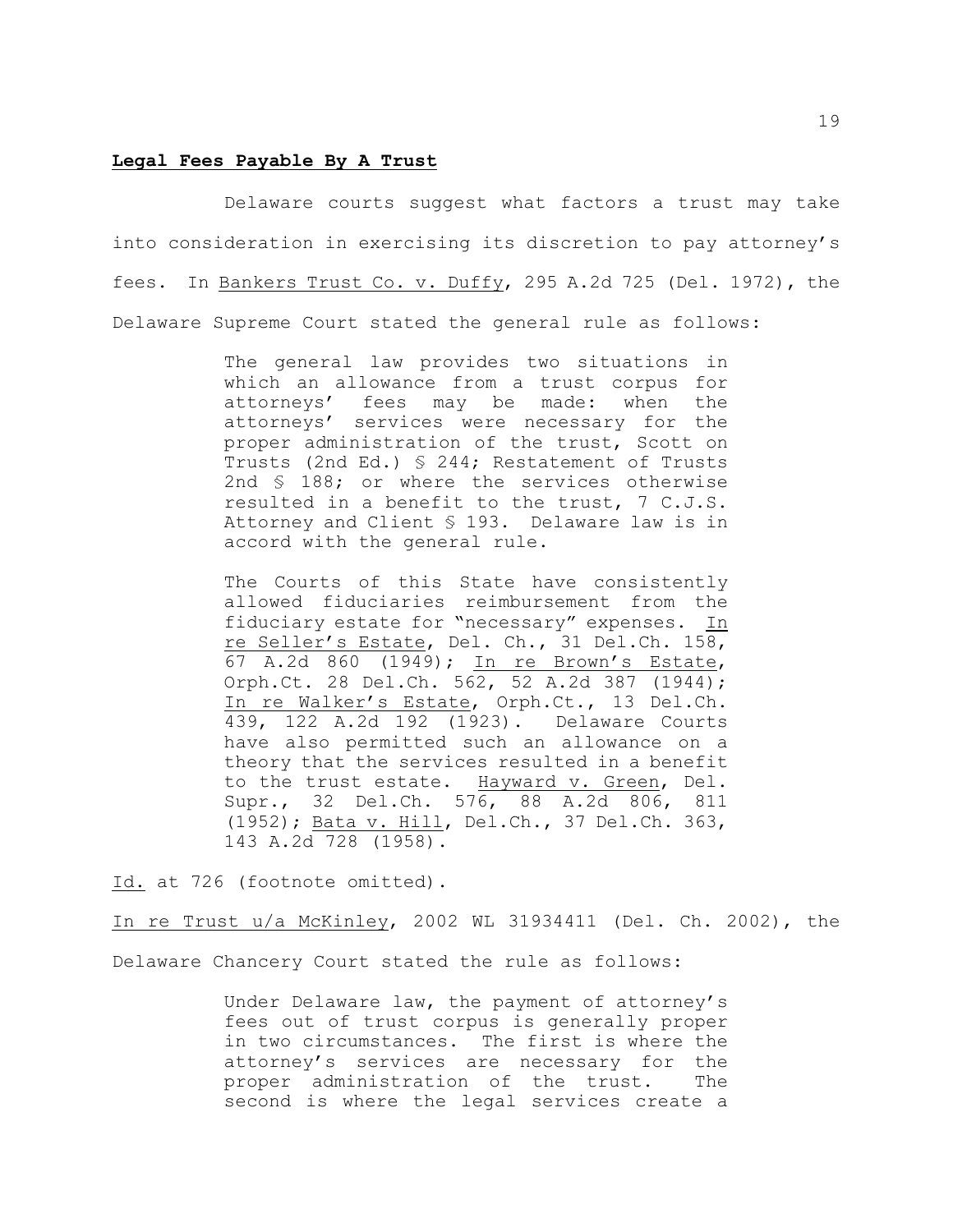benefit to the trust. Where a trustee brings, or defends against, a claim advanced for the benefit of the trust estate or its administration, the resulting litigation expenses are properly borne by the trust. Where, on the other hand, the trustee improperly involves the trust in litigation or retains an attorney at the trust's expense for the trustee's individual benefit and not for the benefit of the trust estate, the trustee is chargeable with the legal fees and cannot recover those fees from the trust.

### Id. at \*3 (footnotes omitted).

In the record before me, in the context of the TA's advancement provision, I have serious doubts as to whether Street could demonstrate either of these two circumstances. I do not rule out the possibility that there may be other circumstances that would warrant a trust making such payments. However, I believe the record before me is insufficient to render an opinion as to the merits of the Successor Trustee's rejection of Street's advancement demands. For example, while I have no idea of the size or financial condition of the Trust, it occurs to me that this is one fact that may be relevant in deciding the merits of the Trust's discretionary position. By way of another example, as noted above, the Majkowski court stated that "[a] by-law mandating the advancement of funds on the receipt of an undertaking to repay deprives the board of an opportunity to evaluate the important credit aspects of the decision with respect to advancing expenses. . . ." Majkowski, 913 A.2d at n.43 (quoting Advanced Mining Systems, 623 A.2d at 84). Then the court went on to observe that

20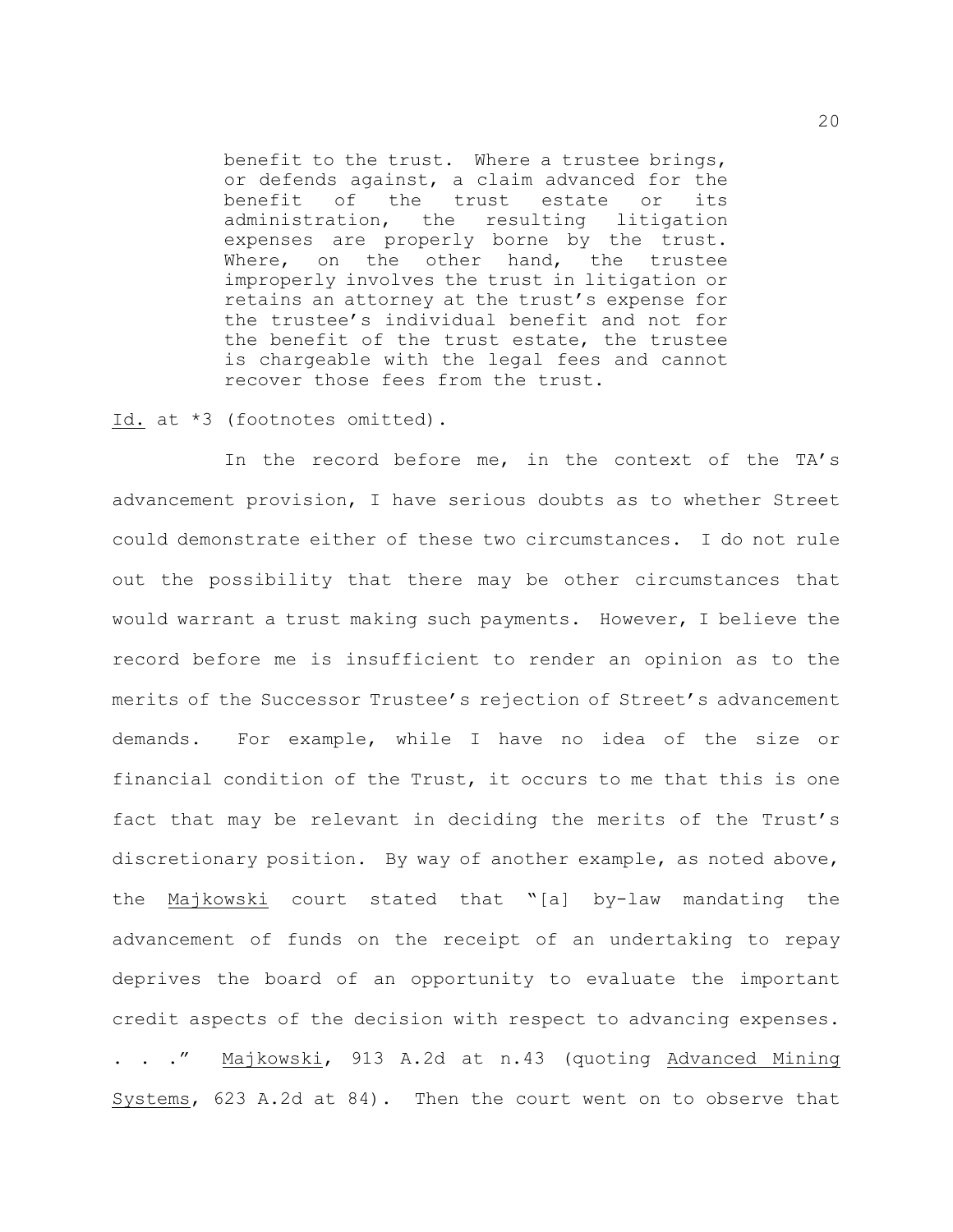"absent a specifically worded by-law provision for mandatory advancement, 8 Del. C. § 145(e) leaves the business judgment of the board the task of determining whether the undertaking proffered in all of the circumstances is sufficient to protect the corporation's interest in repayment . . . . " Majkowski v. American Imaging, 913 A.2d at n.43 (quoting Havens v. Attar, 1997 WL 695579, at \*1). That statement clearly suggests that in the context of a discretionary advancement provision, such as that found in the TA, the business judgment may entitle the board of directors to evaluate the indemnitee's financial condition to determine whether or not it is likely that the indemnitee will repay the advancements if the underlying litigation results in a decision adverse to the indemnitee. I believe this proposition would be applicable to the Trust in responding to Street's petition based on the discretionary advancement provision of the TA. However, I do not believe the record in this petition proceeding is sufficient to evaluate any such business judgment by the Trust.

Respondents set forth a number of reasons why in this case the Successor Trustee should not authorize the advancement. However, I do not believe that the record before me is sufficient to weigh those reasons. In Street's pursuit of his advancement right as set forth in the TA, then in a trial on the merits Street and Respondents can present whatever evidence they deem appropriate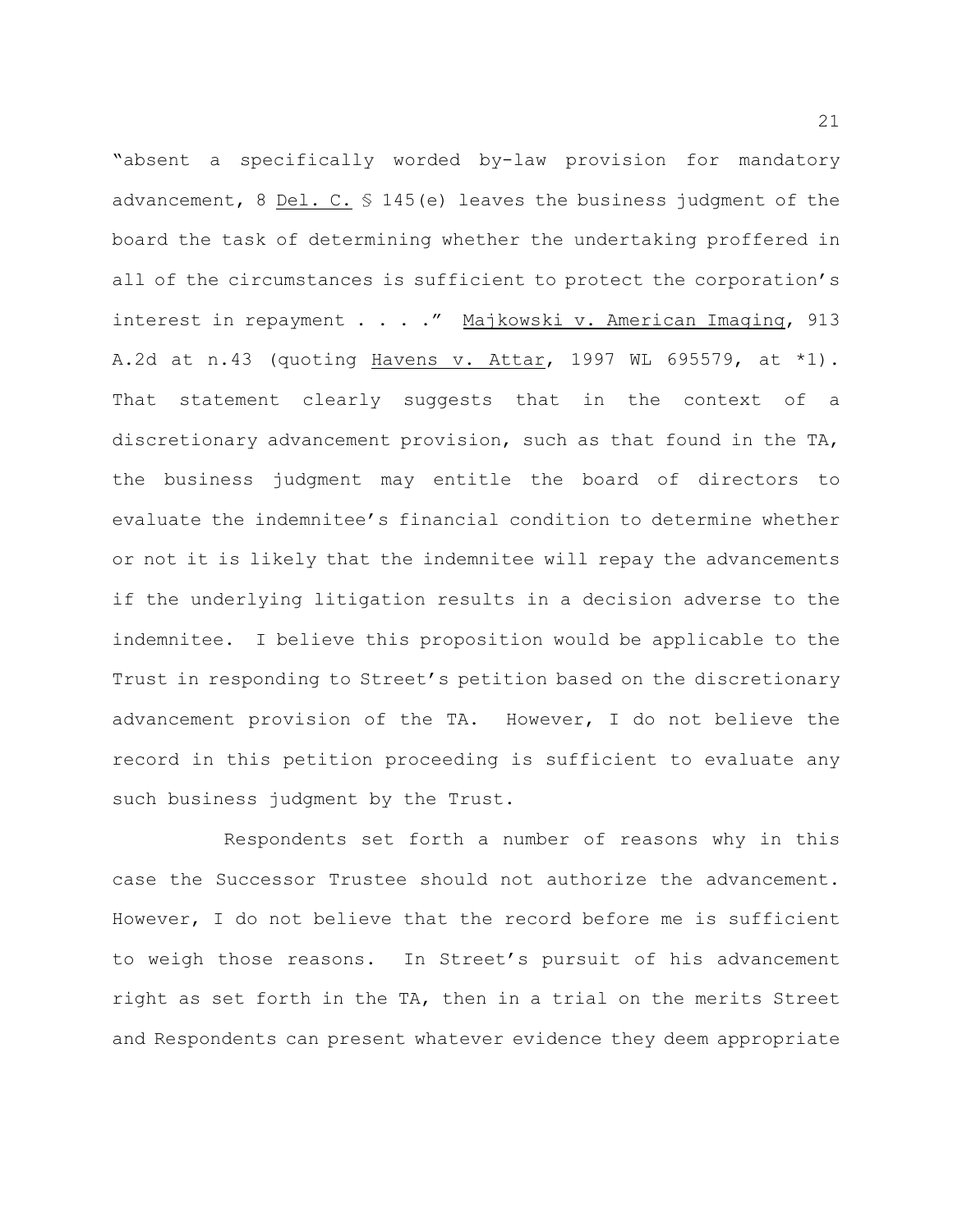for the Court to conclude whether the Trust is exercising appropriate business judgment in denying advancement.

## **Exhibit C to the TA**

In his brief, Street states the following:

The terms of Street's compensation as trustee of the Trust and an officer and director of ATII were disclosed and approved by the Court. The Disclosure Statement, the Plan, and the Trust Agreement, which was an exhibit to and approved by the Plan, state with specificity the terms of Street's employment as trustee of the Trust and an officer and director of FrudeMex, which include advancement. (See A34-35, Disclosure Statement, §§ IV.F.7.b and .d; A43-46 IV.L.1 and 2 ; A34, Plan, § 6.7(b) and (d); A226, Trust Agreement, § 8.5.2.) Moreover, upon information and belief, Exhibit C to the Trust Agreement was the Trust Employment Agreement. (See Englander Dep., A74-75; A814-821; [B.D.I. 1899, Exhibit A]). Creditors were served with the Disclosure Statement, the Plan, and the Trust Agreement and therefore received notice of the terms of Street's compensation, including advancement. The Plan was accepted by overwhelming majorities in each voting class of creditors. See A185, ¶ 9.

(Doc. # 39, p. 22-23 (emphasis added).)

This position is a combination of misleading statements and speculation. The second sentence of the quote says that all the relevant documents state with specificity the terms of Street's employment, "which include advancements." Only one of the numerous cited references support that statement--namely, Section 8.5.2 of the TA. However, Section 8.5.2 of the TA does not state that the Trust shall make advancements. It only states that the Trust may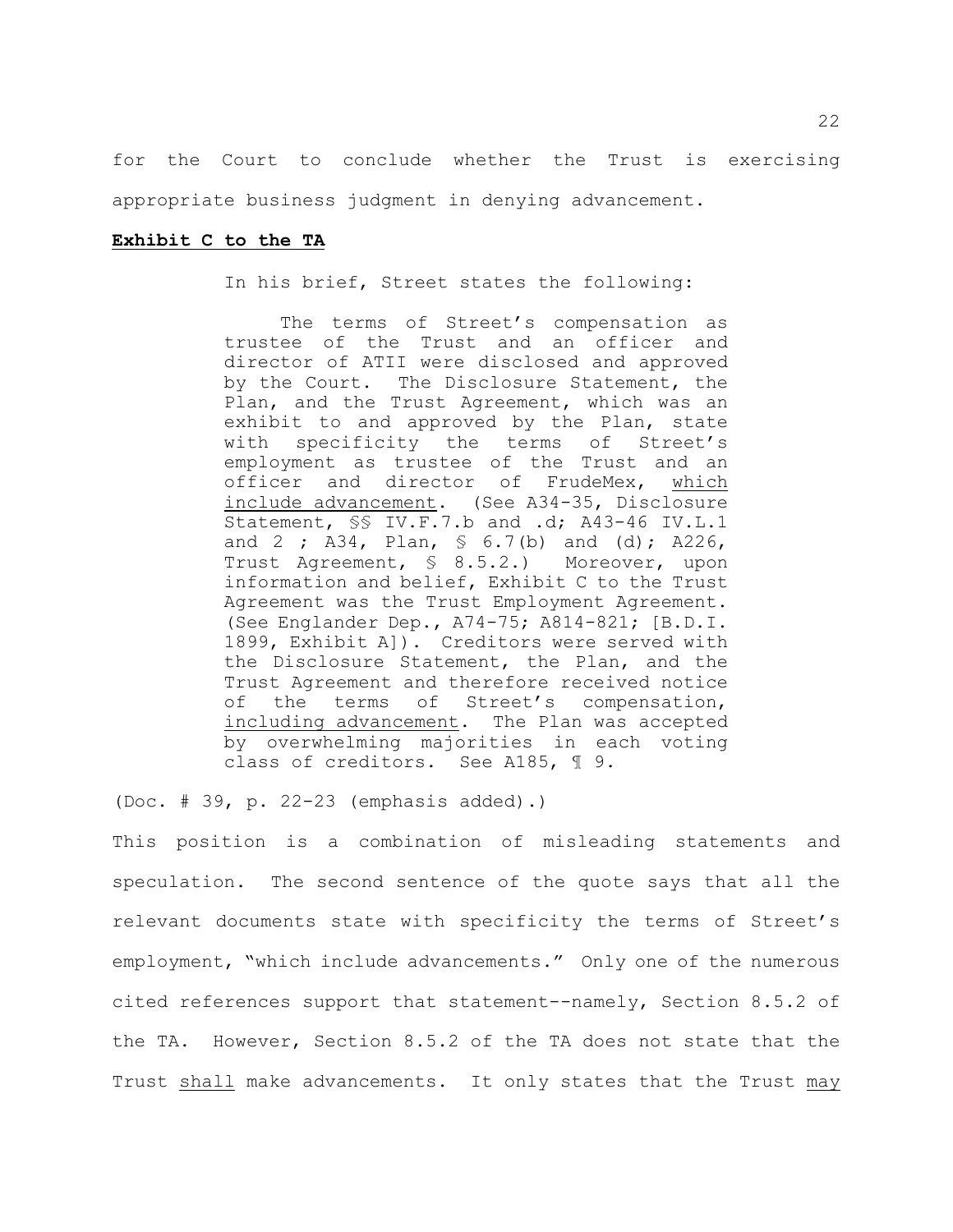make advancements. (See Res. A31.) Thus, it is not a mandatory advancement provision. The above quote goes on to say that Mr. Englander in his deposition suggested that Exhibit C was the TEA. That is not so. In his deposition Mr. Englander identified handwriting on the document that says "Exhibit C to Liquidating Trust Agreement" but he did not know when he wrote it or why he wrote it. (Pet. A807-08.) Thus, I believe it is pure speculation to conclude that Exhibit C is the TEA. Indeed, there are numerous reasons to conclude that Exhibit C was not the TEA:

(1) Section 8.6 of the TA refers to that Exhibit C as addressing "compensation." I suspect that this document was a term sheet setting forth the complex compensation package set forth in the Disclosure Statement. It seems highly unlikely that Exhibit C would have addressed the indemnification rights because that is addressed in the TA itself in detail in Sections 8.5.1 and 8.5.2.

(2) Section 8.6 of the TA states that "[t]he Trustee shall be entitled to receive from the Trust Estate compensation for his services as Trustee in accordance with the terms set forth on Exhibit C of this Liquidating Trust." (Res. A31.) If Exhibit C was intended to be the TEA, then Section 8.6 should have simply said "in accordance with the terms of the employment agreement set forth as Exhibit C to this Liquidating Trust."

(3) The Disclosure Statement states on page 37 that "[i]t is anticipated that Mr. Street, on or before the Effective Date of the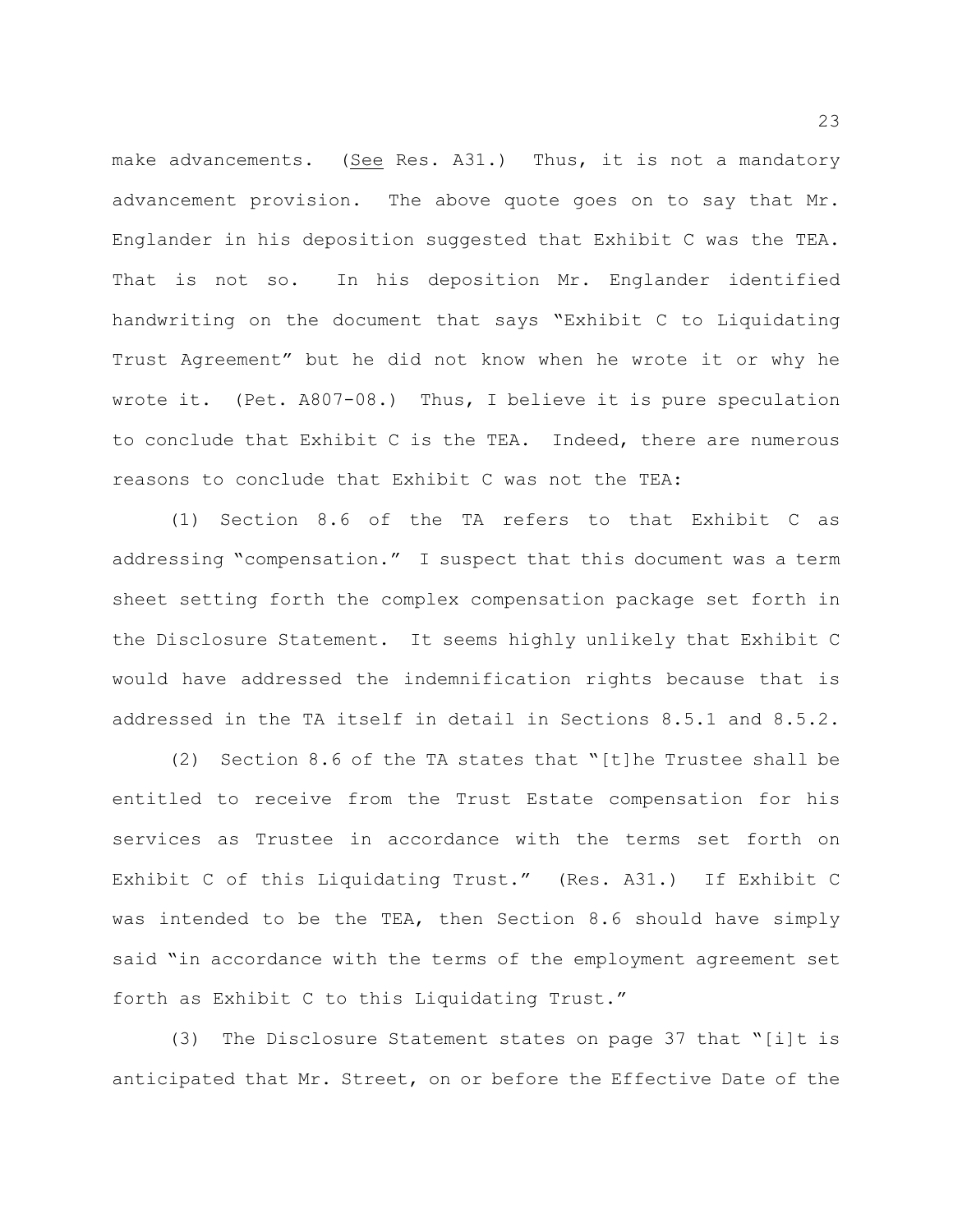Plan, will enter into (i) an employment agreement with the Liquidating Trust which will provide for his employment as Trustee, and (ii) an employment agreement with Fruehauf de Mexico, which will provide for his employment as Chairman of the Board and Chief Executive Officer of Fruehauf de Mexico. The terms and conditions of the agreements as currently contemplated are described below." (Res. A11.) This statement is clearly inconsistent with Street's argument that Exhibit C is the TEA.

(4) In his brief, Street argues as follows:

Counsel for the Debtors drafted and negotiated the Disclosure Statement and Plan that contemplated "indemnification rights," and a Trust Agreement that authorized the trustee to make advancements to himself or any employee of the Trust. Counsel from the same firm then created employment agreements utilizing the authorization of the Trust Agreement and the DGCL to make advancement mandatory.

(Doc. # 39, p. 28 (emphasis added).)

That statement is inconsistent with Street's argument that Exhibit C is the TEA. Furthermore, contrary to Street's assertion, the TA did not authorize counsel to put a mandatory advancement provision in the employment agreements. Nor does the DGCL mandate a mandatory advancement provision. Section 145(e) of the DGCL merely provides that with respect to indemnification the corporation "may" include an advancement provision "upon such terms and conditions, if any, as the corporation deems appropriate."  $8$  Del. C.  $\frac{1}{5}$  145(e).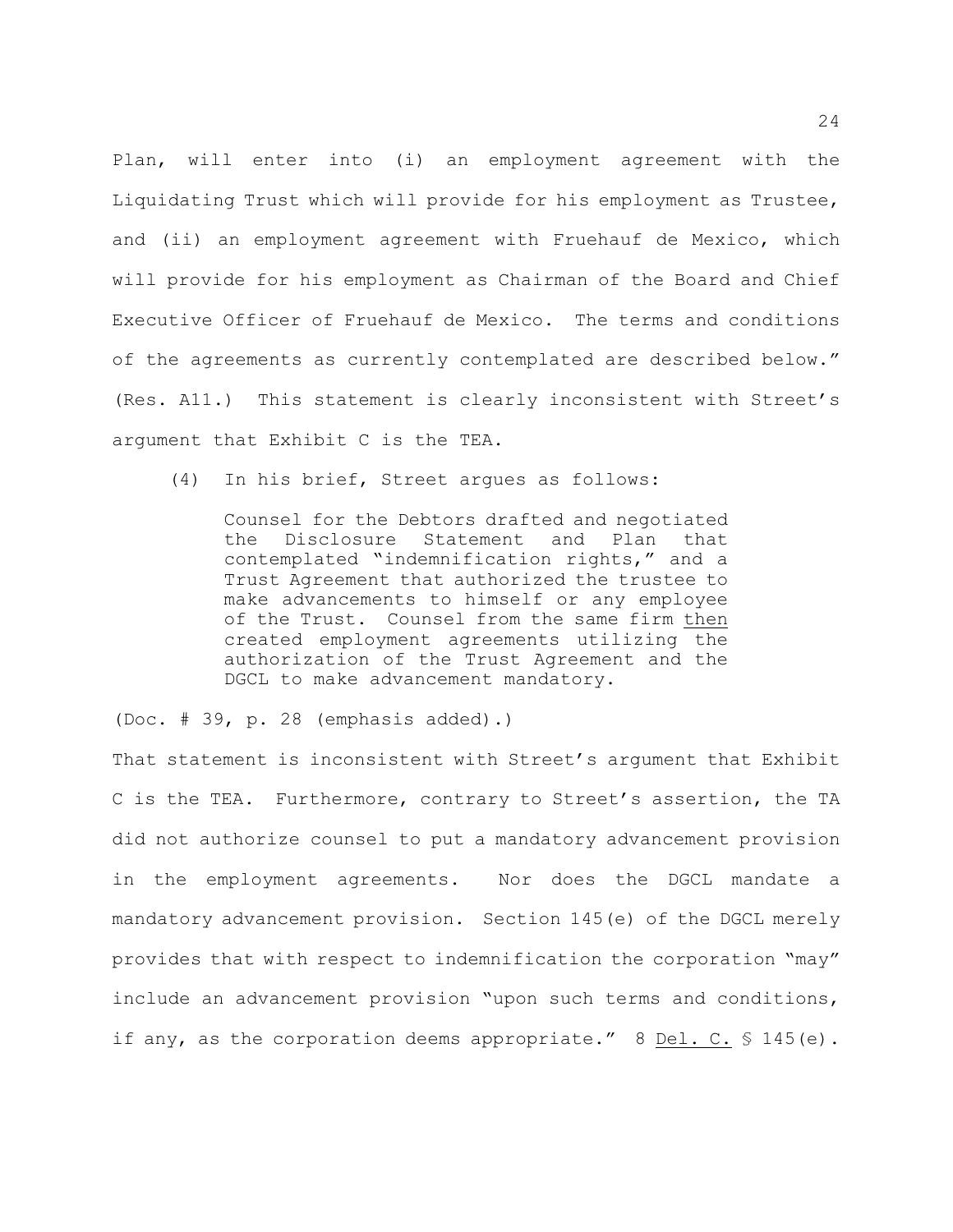(5) At the confirmation hearing, Street testified that the terms of his employment as a trustee were those set forth in the Disclosure Statement (see Res. A219; A498-500), and the Court so found. (See Res. A75 at ¶ 18.)

(6) Roughly a month after execution of the TA and implementation of the Plan, counsel for the Trust drafted and forwarded two employment agreements for Street, one as Trustee and one as COB and CEO of FrudeMex. (See Res. A232 at ¶ 5.) Street instructed counsel to make changes. (See id. at ¶ 6; A467-69.) Counsel did so and, in January 1999, returned the employment agreements to the Trust for execution. (See Res. A232 at  $\mathcal{J}$  6.)

Even if it was the intent of the Plan proponents to include the TEA as Exhibit C to the TA, the parties agree that, presumably as a result of inadvertence, Exhibit C was not made a part of the Disclosure Statement, the Plan, or the TA when those documents were filed with this Court. There is nothing in the record to suggest that the Plan vote solicitation package that was mailed to the creditors included the TEA. Presumably, the TEA was not approved by the requisite vote of creditors. Of course, since that document was not filed with this Court, it was not authorized by this Court's Plan confirmation order. See 11 U.S.C. § 1127 (providing that after confirmation, the court must confirm any modifications to a plan); In re Johns-Manville Corp., 920 F.2d at 128 (noting that unless an alteration to the terms of a trust's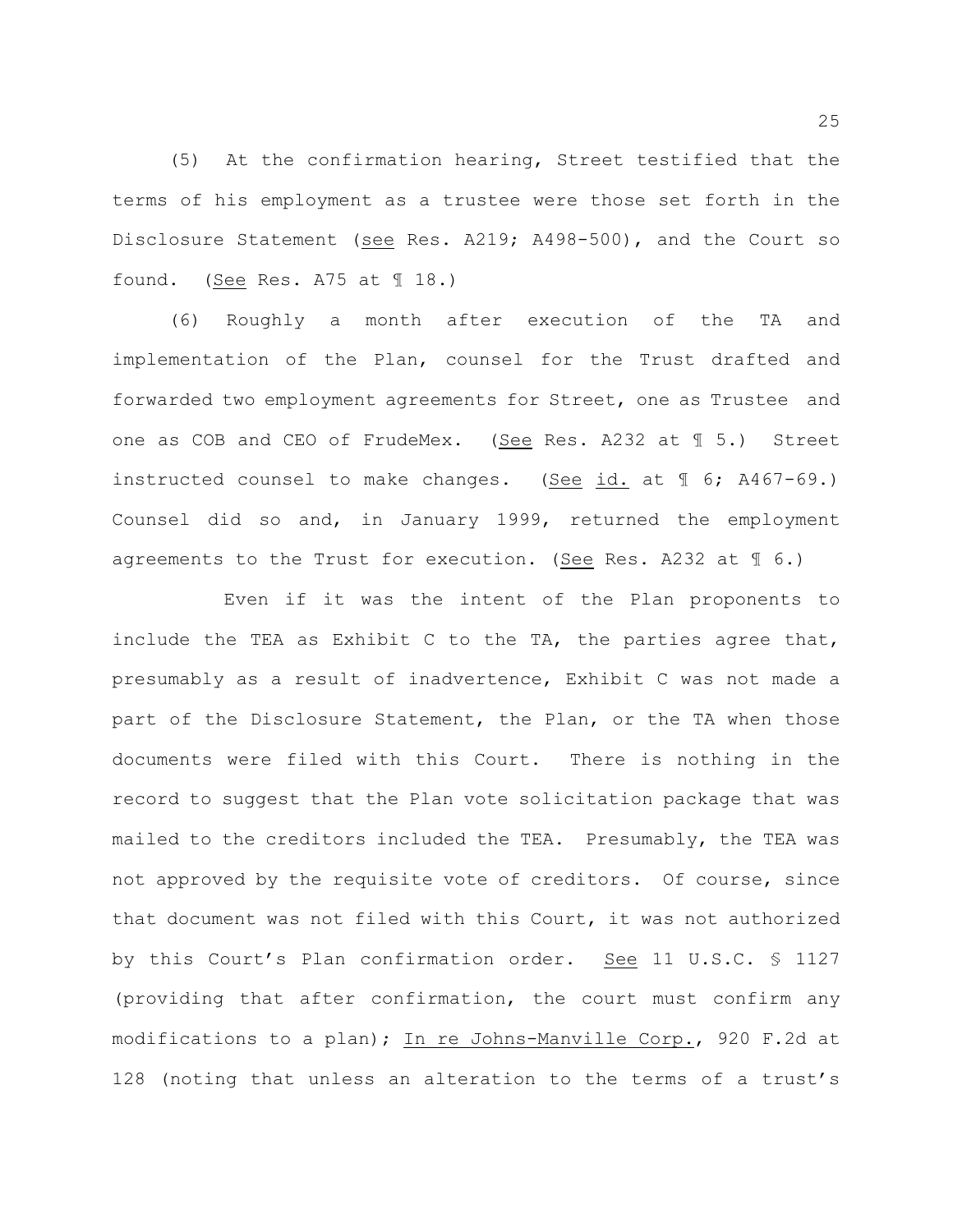operation conforms with the modification provisions of the trust and confirmed plan, it will constitute a modification to the plan).

### **Further Comment on Street's Position**

Street repeatedly asserts that the advancement provision in his two employment agreements are substantially the same as those contained in the Disclosure Statement, the Plan, and the TA. For example, in his opening brief, Street asserts: "The Employment Agreements contain the same or substantially the same terms as those contained in the Disclosure Statement, the Plan and the Trust Agreement." (Doc. # 39, p. 24.) Likewise, in his answering brief, Street asserts: "[T]he advancement provision in the Employment Agreements is substantially similar to the employment terms identified in the Disclosure Statement, Plan and the Trust Agreement." (Doc. # 48, p. 26.) I disagree. As the Delaware cases discussed above show, there is a fundamental difference between a mandatory advancement provision and a discretionary advancement provision, and the former is found only in the TEA and the FEA. When the TEA and FEA, both executed only by Street, set forth mandatory advancement provisions, that constituted a fundamental modification of the TA's discretionary advancement provision. Pursuant to Section 5.4.3 of the TA, Street had no authority to make that modification.

In his answering brief, Street asserts that "[t]he terms of Street's employment were negotiated at arms length between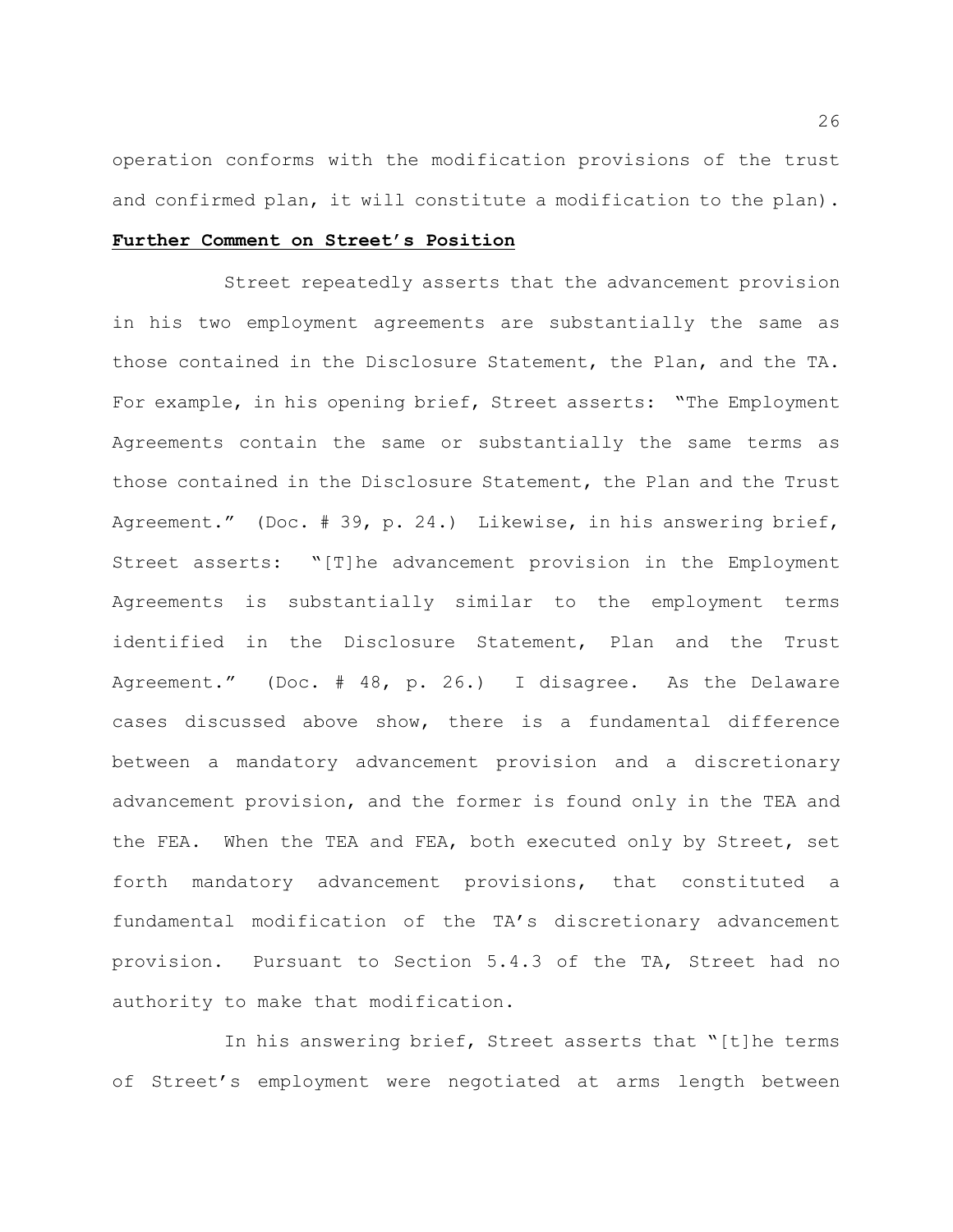counsel for the Debtors and various parties in interest, including the bond holders. ([Doc.  $# 49,$ ] B37-B39)." (Doc.  $# 48, p. 3.$ ) The record citation does not support that broad statement. Street's deposition transcript reflects that Street only had discussions with others about his compensation, including an "upside." Specifically, the transcript reveals the following:

- "Q Do you remember?
- A I just remember having conversations about the percentages.
- Q Ok. Is that all you remember about those negotiations?
- A Yes."

(Doc. # 49, B39.)

#### **TAC's Motion for Amending the Advancement Provision**

In August 2005 the TAC filed a motion seeking an order ratifying the resignation of Street and the appointment of the Successor Trustee and for related relief. As noted above, on August 19, 2005, the Court entered an order confirming the appointment of the Successor Trustee effective August 1, 2005. (Res. A131-33.) As requested by the TAC motion, that order also appended the following language to Section 8.5.1 of the TA:

> Expenses (including attorney's fees) incurred by the Trustee in defending any civil, criminal, administrative or investigative action, suit or proceeding shall be paid by the Liquidating Trust . . . .

(Case No. 96-1563, Doc. # 1809, ¶ D.3 (emphasis added).)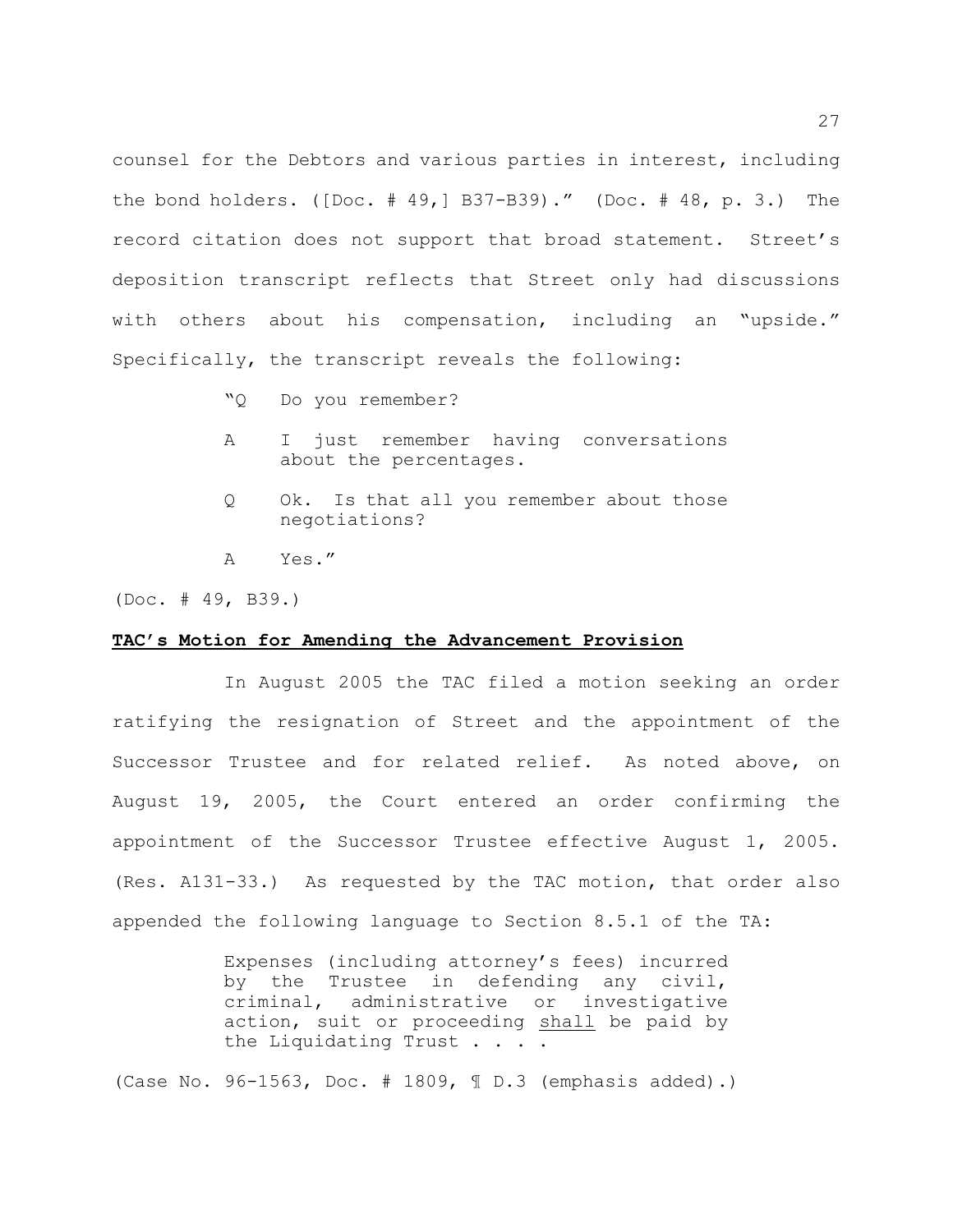In their answering brief in opposition to Street's motion for summary judgment, in responding to Street's argument that this amendment constituted a modification of the Plan (Doc. # 39, pp. 29-30), the Respondents assert that "[t]he TAC followed all of the procedural requirements to properly amend the TA and the Plan." (Doc. # 50, p. 27.) Respondents cite to those provisions in the Plan and TA delineating how to amend the TA. In his reply brief, Street does not counter the Respondents' argument that the TA was amended as per the Plan and TA. See Doc. #56, pp. 14-17.

Appropriately amending the advancement provision to provide that such expenses shall be paid by the Trust, rather than may be paid, demonstrates that the TAC appreciated the difference between mandatory and permissive advancement rights. Also, if the approach Street followed to amend the TA by contract was valid, it would have been more logical and efficient for the TAC to have given the Successor Trustee a contract with the same wording as Street used in his employment agreements. Instead, the TAC asserts that it followed all of the necessary procedural requirements to amend the TA, which include securing the written approval from Class A Beneficial Interestholders. (See Res. A25.) This further supports my conclusion that Street had no authority to include mandatory advancement provisions in the TEA and the FEA and that whatever advancement right he has is governed by the discretionary

28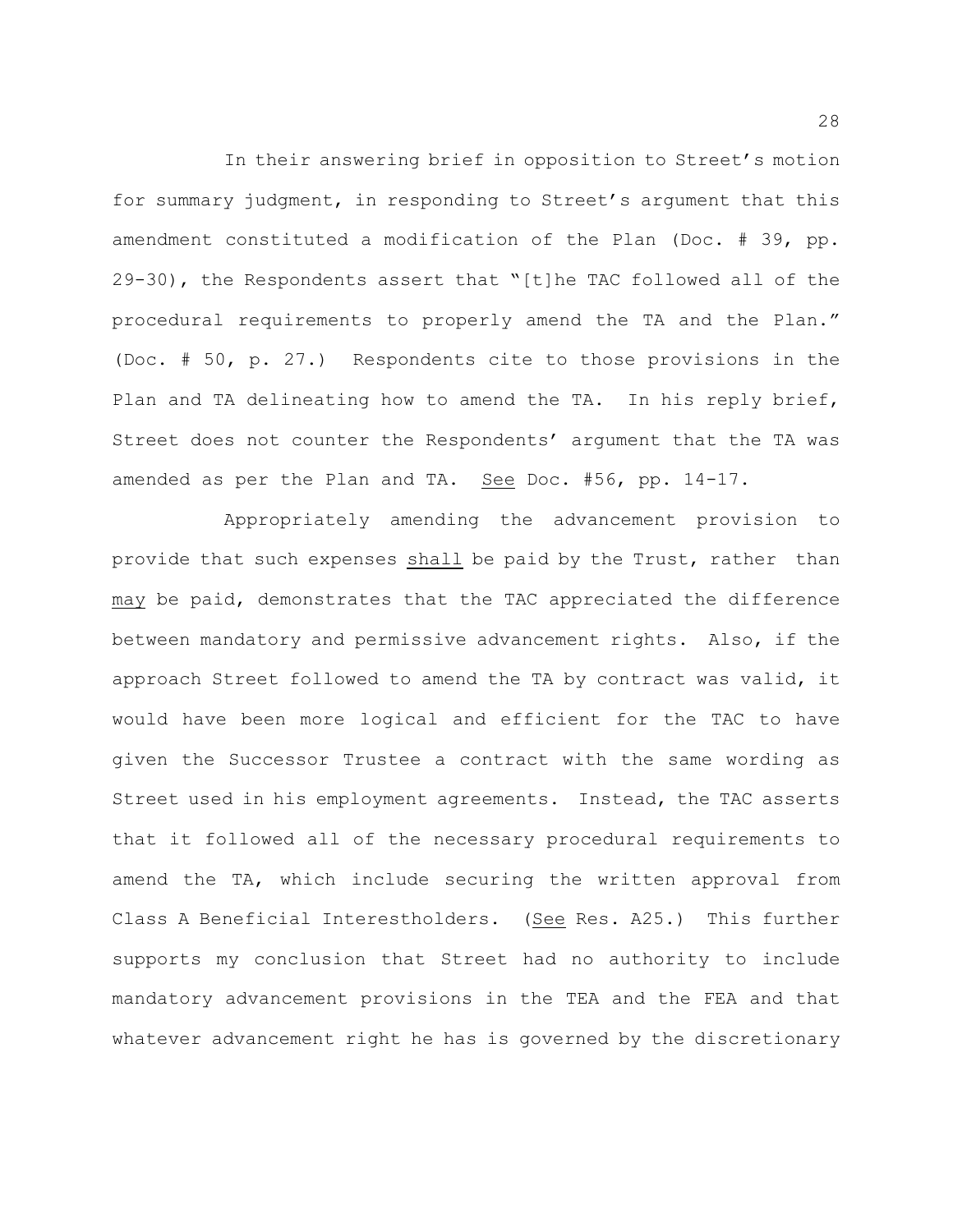advancement provision in the TA as it existed prior to Street's resignation as Trustee.

### **Respondents' Additional Arguments**

Aside from the fundamental problem regarding the TEA's and the FEA's mandatory advancement provisions as discussed above, Respondents offer a number of other arguments as to why the TEA and the FEA should not be enforced. These include estoppel, the two documents cannot be signed by the same individual representing two different parties, FrudeMex did not exist when FEA was entered into, both agreements fail for lack of consideration, and Street cannot obtain specific performance of contracts he did not himself perform. I need not address these arguments in light of my opinion that the mandatory advancement provisions of the TEA and the FEA are unenforceable.

#### **CONCLUSION**

For the reasons discussed above, Street's motion (Doc. # 38) for summary judgment is denied. Street may go forward with a trial on the merits as to his advancement entitlement under the TA. Given my ruling that the mandatory advancement provisions of the TEA and the FEA are unenforceable, I believe that Respondents' motion for summary judgment is mooted.